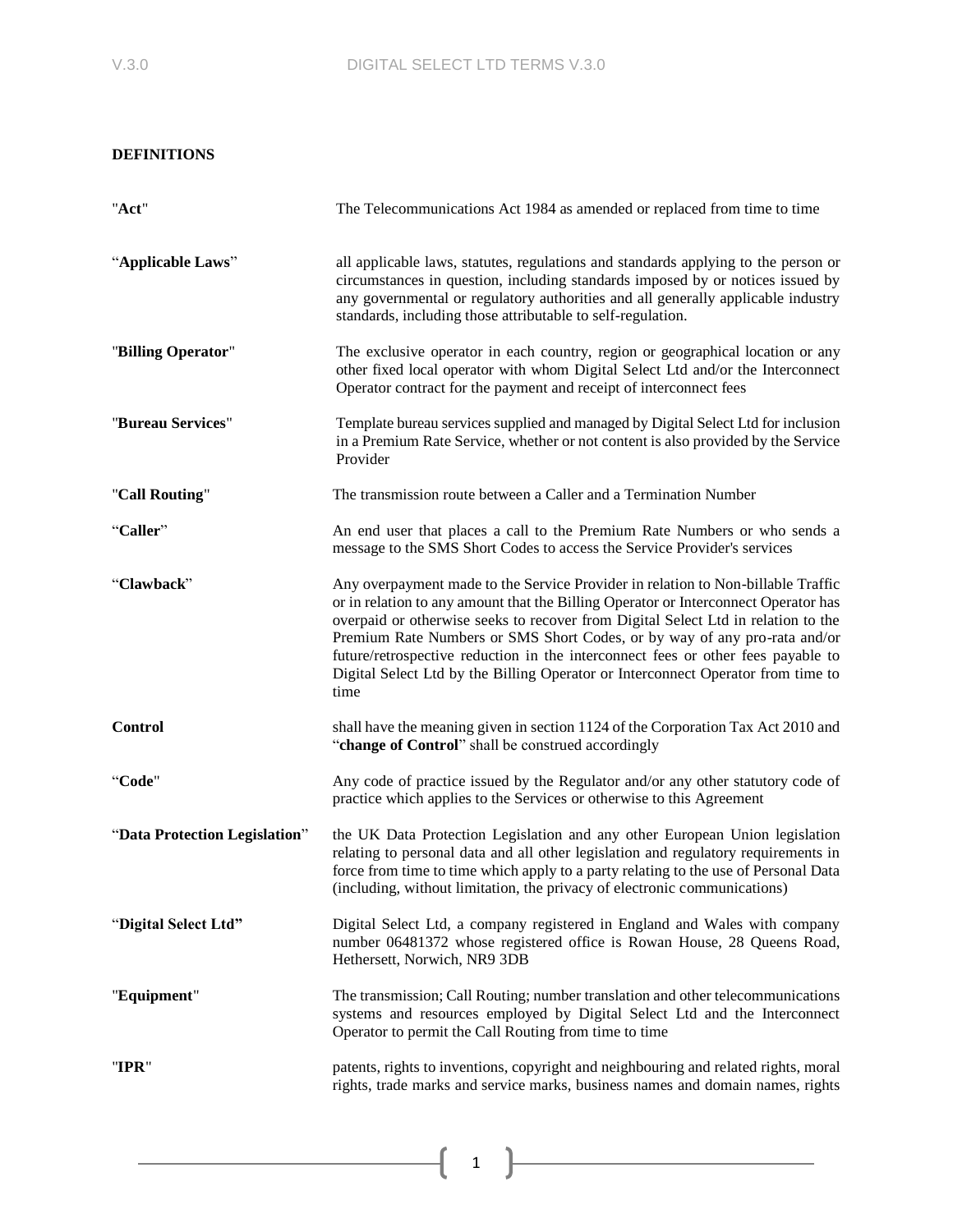|                           | in get-up, goodwill and the right to sue for passing off or unfair competition, rights                                                                                                                                                                                                                                                                                                                                                                                                                                                                                               |  |  |  |
|---------------------------|--------------------------------------------------------------------------------------------------------------------------------------------------------------------------------------------------------------------------------------------------------------------------------------------------------------------------------------------------------------------------------------------------------------------------------------------------------------------------------------------------------------------------------------------------------------------------------------|--|--|--|
|                           | in designs, rights in computer software, database rights, rights to use, and protect<br>the confidentiality of, confidential information (including know-how and trade<br>secrets) and all other intellectual property rights, in each case whether registered<br>or unregistered and including all applications and rights to apply for and be<br>granted, renewals or extensions of, and rights to claim priority from, such rights<br>and all similar or equivalent rights or forms of protection which subsist or will<br>subsist now or in the future in any part of the world. |  |  |  |
| "Information Services"    | The services of whatever type provided by the Service Provider and Service<br>Provider's re-sellers, agents, distributors and sub-contractors through the use of the<br>Services                                                                                                                                                                                                                                                                                                                                                                                                     |  |  |  |
| "Initial Term"            | Shall have the meaning given in clause 2.1                                                                                                                                                                                                                                                                                                                                                                                                                                                                                                                                           |  |  |  |
| "Interconnect Operator"   | Any licensed operator or carrier of telecommunications systems with whom<br>Digital Select Ltd contracts for the supply or management of interconnection<br>pursuant to the Telecommunications (Interconnection) Regulations 1997 No. 2931<br>as amended by the Telecommunications (Interconnection) (Number Portability,<br>etc.) Regulations 1999 No. 3449                                                                                                                                                                                                                         |  |  |  |
| "Managed Content"         | Shall include:                                                                                                                                                                                                                                                                                                                                                                                                                                                                                                                                                                       |  |  |  |
|                           | All content available for download on any web-site managed by Digital<br>٠<br>Select Ltd, including without limitation Ringtones, Polyphonic<br>Ringtones, Logos, Picture Messages, Screensavers, Java Games and<br>other items available for download to or use on mobile phones and other<br>mobile devices, whether such content is provided by Digital Select Ltd,<br>the Service Provider or a third party;                                                                                                                                                                     |  |  |  |
|                           | SMS services including chat and visual and other<br>٠<br>content                                                                                                                                                                                                                                                                                                                                                                                                                                                                                                                     |  |  |  |
| "Minutes/Calls"           | Call duration to the Premium Rate Numbers by a Caller                                                                                                                                                                                                                                                                                                                                                                                                                                                                                                                                |  |  |  |
| "Mobile Network Operator" | Any mobile network operator, including without limitation 02, Orange, T-Mobile,<br>"3"<br>Vodafone<br>Virgin,<br><b>or</b>                                                                                                                                                                                                                                                                                                                                                                                                                                                           |  |  |  |
| "Order"                   | The Service Provider's order for the Services as set out in the Service Provider's<br>written acceptance of a quotation or in the Service Provider's purchase order form                                                                                                                                                                                                                                                                                                                                                                                                             |  |  |  |
| "Payment Rate"            | (as the case may be).<br>Unless otherwise amended by Digital Select Ltd the rate set out in the Agreement<br>as payable to Service Provider for each Unit generated to each Premium Rate<br>Number or for each billed chargeable to a SMS or any other charges specified in<br>the Agreement for the Services provided by Digital Select Ltd                                                                                                                                                                                                                                         |  |  |  |
| "Payments"                | The payments owing to the Service Provider by Digital Select Ltd on the dates<br>stated in the Agreement calculated by multiplying the Minutes or Calls (as<br>appropriate) generated by the Payment Rate applicable to the Service, less any<br>amounts to be deducted in accordance with any provision of the Agreement; and<br>less any other fees owing to Digital Select Ltd from time to time as set out in the<br>Agreement                                                                                                                                                   |  |  |  |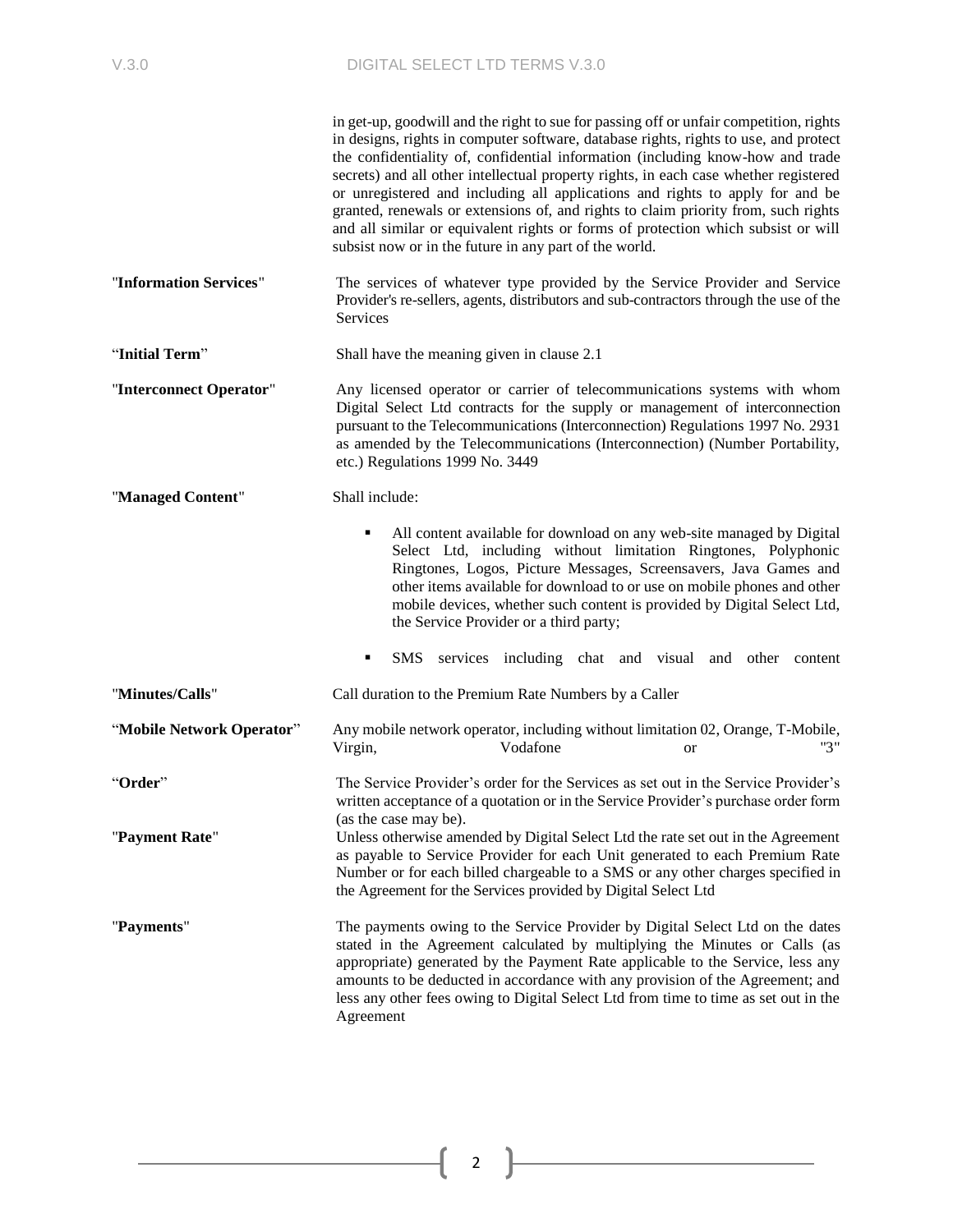| "Premium Rate Service"     | Live or recorded information, or entertainment, provided by telephone or SMS<br>and such other similar services provided by the Service Provider to Callers where a<br>proportion of the charge rendered to the Caller is paid to the Service Provider                                                                                                                                                       |  |
|----------------------------|--------------------------------------------------------------------------------------------------------------------------------------------------------------------------------------------------------------------------------------------------------------------------------------------------------------------------------------------------------------------------------------------------------------|--|
| "Premium Rate Numbers"     | The telephone numbers allocated by Digital Select Ltd to the Service Provider                                                                                                                                                                                                                                                                                                                                |  |
| "Prior Permission Service" | A Premium Rate Service that requires the prior permission of the Regulator before<br>commencement thereof or as otherwise from time to time requiring the Service<br>Provider to obtain additional amended permission                                                                                                                                                                                        |  |
| "Refunds"                  | Payments made by Digital Select Ltd at its discretion and without legal obligation<br>to a Caller by way of compensation in respect of any complaint made by the Caller<br>to Digital Select Ltd and made in an amount not exceeding the retail cost of the<br>call                                                                                                                                          |  |
| "Regulator"                | Phone-paid Service Authority (PSA) or any successor statutory or non-statutory<br>regulatory body which may assume its powers and/or functions of regulation of<br>telephone information services or the corresponding regulatory authority or body<br>in any country, region or geographical location                                                                                                       |  |
| "Report"                   | The monthly report on the Units generated by Callers to the Premium Rate<br>Numbers or invoiced chargeable SMS Short Codes                                                                                                                                                                                                                                                                                   |  |
| "Renewal Period"           | Shall have the meaning given in clause 2.2                                                                                                                                                                                                                                                                                                                                                                   |  |
| "Retention"                | An amount withheld by Digital Select Ltd from time to time set at Digital Select<br>Ltd's absolute discretion to cover any actual or potential Clawback, any sum due<br>or likely to be due in respect of any indemnity given by the Service Provider under<br>the Agreement or pursuant to these Terms or which Digital Select Ltd believe is<br>necessary to otherwise secure performance of the Agreement |  |
| "Service Fee"              | The fee payable to Digital Select Ltd by the Service Provider as set out in the<br>Agreement, including any initial set-up or similar costs for the Service                                                                                                                                                                                                                                                  |  |
| "Service Live Date"        | The date upon which the Services set out in the Agreement shall be ready for use<br>by the Service Provider or the date when any (in the case of a Prior Permission<br>Service) evidence of such permission has been supplied to Digital Select Ltd,<br>whichever is the later                                                                                                                               |  |
| "Services"                 | The service provided by Digital Select Ltd using one or more of the Premium Rate<br>Numbers, SMS Short Codes, managed content, Bureau Services or Interactive<br>Voice Recognition or Interactive Voice Response services or as otherwise set out<br>in the Agreement                                                                                                                                        |  |
| "Service Provider"         | The individual, firm or body corporate named as a party to any Agreement                                                                                                                                                                                                                                                                                                                                     |  |
| "SMS Short Codes"          | The shared telephone short code numbers non-exclusively allocated by Digital<br>Select Ltd to the Service Provider                                                                                                                                                                                                                                                                                           |  |
| "Terms"                    | These terms and conditions, which form part of the Agreement                                                                                                                                                                                                                                                                                                                                                 |  |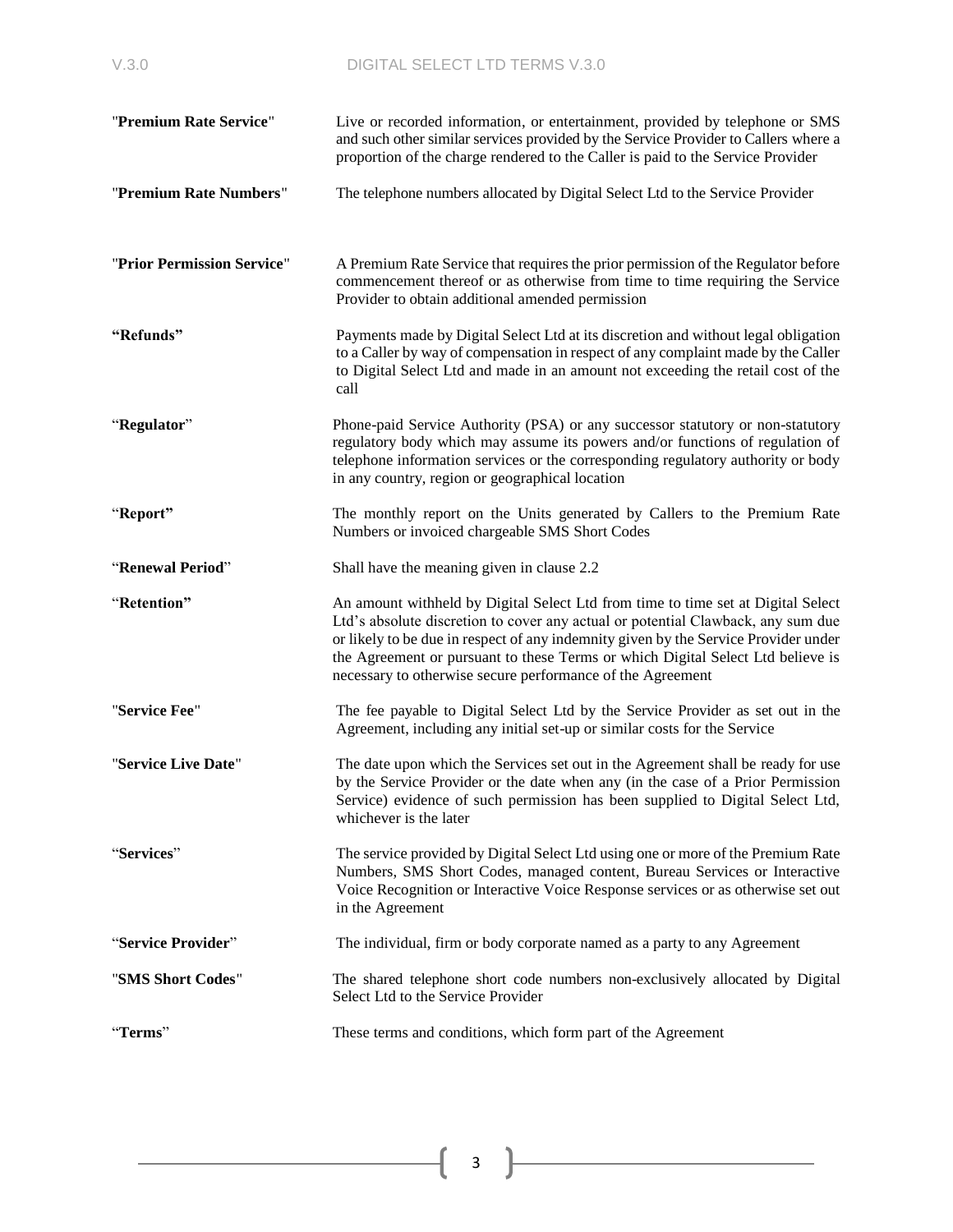| "Termination Number"                |      | The telephone numbers to which calls to the Premium Rate Numbers are translated<br>to (and delivered to) from time to time                                                                                                                                                                                                                                                                             |  |  |
|-------------------------------------|------|--------------------------------------------------------------------------------------------------------------------------------------------------------------------------------------------------------------------------------------------------------------------------------------------------------------------------------------------------------------------------------------------------------|--|--|
| "UK Data Protection<br>Legislation" |      | All applicable data protection and privacy legislation in force from time to time in<br>the UK including the General Data Protection Regulations ((EU) 2016/679; the<br>Data Protection Act 2018; the Privacy and Electronic Communications Directive<br>2002/58/EC (as updated by Directive 2009/136/EC) and the Privacy and<br>Electronic Communications Regulations 2003 (SI 2003/2426) as amended. |  |  |
| "Unbillable traffic"                |      | Any minutes, units or otherwise billable SMSs which Digital Select Ltd, the party<br>contracted by or to Digital Select Ltd or as agent on Digital Select Ltd's behalf is<br>unable (or unlikely to be able) to bill or collect for any reason whatsoever, or<br>where:                                                                                                                                |  |  |
|                                     | i.   | The Minutes are accrued or are believed to be accrued due to artificial<br>traffic inflation, breach of any Applicable Laws, or unauthorised access to<br>the Premium Rate Numbers or SMS Short Codes;                                                                                                                                                                                                 |  |  |
|                                     | ii.  | The Minutes are accrued or are believed by Digital Select Ltd (or other<br>third party) to be generated by any other illegal, unlawful, unauthorised or<br>unbillable method used by any Caller;                                                                                                                                                                                                       |  |  |
|                                     | iii. | Calls are being made or are believed to have been made to inflate or<br>otherwise misrepresent payments due to the Service Provider;                                                                                                                                                                                                                                                                   |  |  |
|                                     | iv.  | It is likely that the income generated by Digital Select Ltd or the<br>Interconnect Operator is less than that due to the Service Provider;                                                                                                                                                                                                                                                            |  |  |
|                                     | V.   | Digital Select Ltd (or other third party) believes that there is repeated and/or<br>continuous calling from the same Caller                                                                                                                                                                                                                                                                            |  |  |
| "Units"                             |      | Number of billable items generated, as set out in the Order, quotation and/or relevant<br>pricing provided to the Service Provider prior to commencement of the<br>Agreement                                                                                                                                                                                                                           |  |  |
| "Unlawful Purpose"                  |      | Shall have the meaning given in clause 3.2.2                                                                                                                                                                                                                                                                                                                                                           |  |  |

### **1. INTERPRETATION, AND CONTRACT FORMATION**

- 1.1. Any data, information, descriptions, statements or advertising made or issued by Digital Select Ltd, and any descriptions or illustrations contained in Digital Select Ltd's marketing materials, are made, issued or published for the sole purpose of giving an approximate idea of the matters described in them. They shall not form part of the Agreement or have any contractual force.
- 1.2. These Terms apply to the Agreement to the exclusion of any other terms that the Service Provider seeks to impose or incorporate, or which are implied by law, trade custom, practice or course of dealing.
- 1.3. Prior to execution of the Agreement the Service Provider acknowledges and agrees that:
	- 1.3.1. The Services are not specifically designed for the Service Provider, or Service Provider's use; and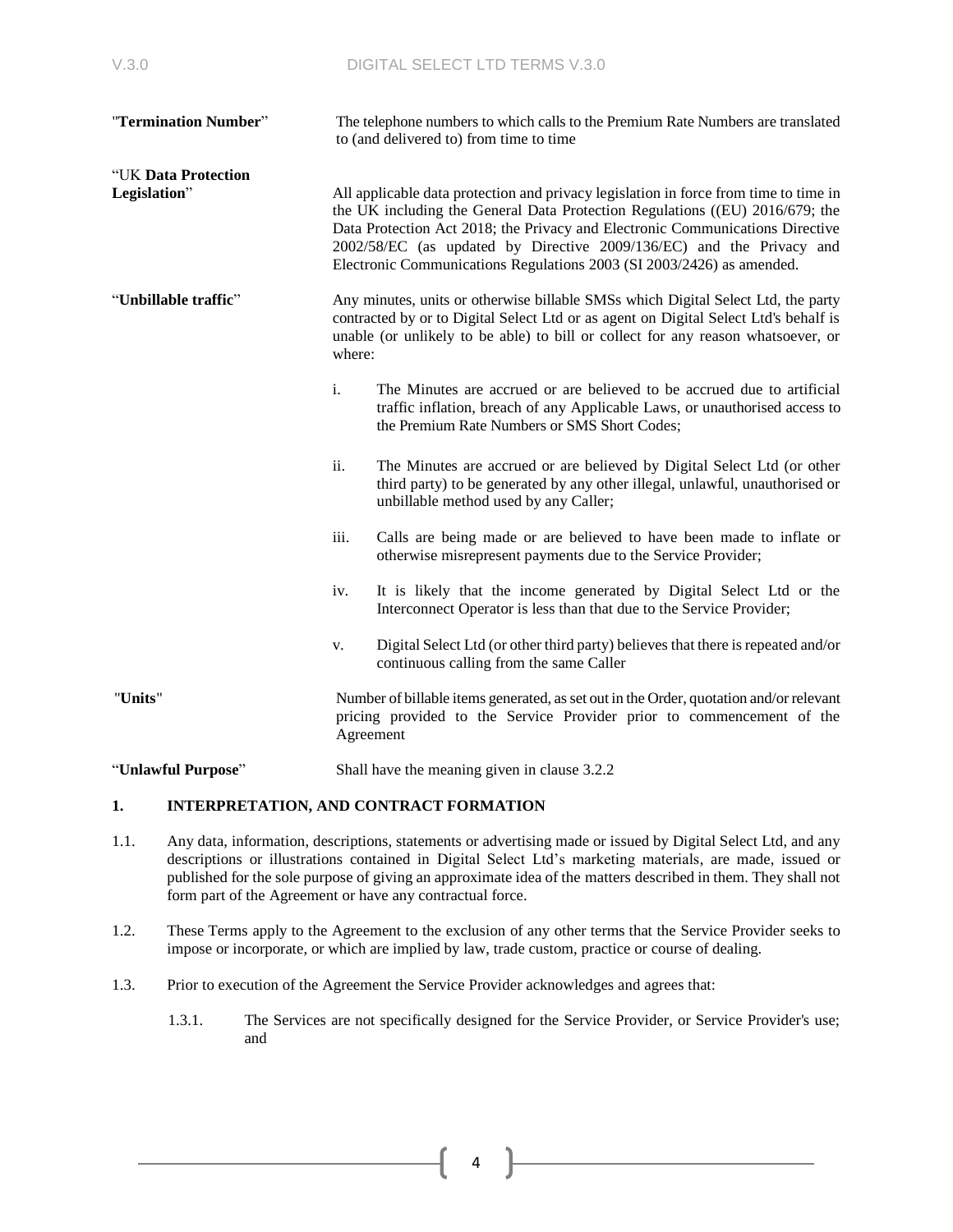- 1.3.2. Digital Select Ltd is or may be dependent on the Billing Operator; any Interconnect Operator and other third parties from time to time as to the provision of the Services in respect of which Digital Select Ltd offers no assurances; warranties or guarantees. Digital Select Ltd shall be liable in respect of any act or omission by any such Billing Operator, Interconnect Operator and other third party.
- 1.4. Reference in the Agreement to any party include references to its successors in title and its assigns and reference to legislation shall be deemed to refer to such legislation as amended, replaces or substituted (whether in whole or in part) from time to time.
- 1.5. Words denoting the singular shall include the plural and vice versa and words denoting the masculine shall include the feminine and vice versa and the clause headings do not form part of this Agreement, are for convenience only and shall not be taken into account in its construction or interpretation.
- 1.6. Any typographical clerical or other error or omission in any sales literature quotation price list acceptance of offer invoice or other documentation issued by Digital Select Ltd to the Service Provider from time to time shall be subject to correct without any liability on the part of Digital Select Ltd.
- 1.7. Digital Select Ltd shall be entitled to amend any term of the Agreement at any time whatsoever, without prior notice and without the prior consent of the Service Provider where such amendment is required for regulatory, insurance, safety or statutory reasons or to comply with any such requirement upon the Billing Operator or the Interconnect Operator or other third party upon whom Digital Select Ltd relies for the provision of the Services. Digital Select Ltd shall use its reasonable endeavours to notify the Service Provider of such amendment as soon as reasonably practicable.
- 1.8. Any words following the terms **including**, **include**, **in particular**, **for example** or any similar expression, shall be construed as illustrative and shall not limit the sense of the words, description, definition, phrase or term preceding those terms.
- 1.9. A reference to **writing** or **written** includes e-mail and fax.
- 1.10. The Agreement shall compromise of:
	- 1.10.1. Any agreement to which these Terms are attached or to which they form part by reference (including without limitation any quotation or relevant pricing supplied by Digital Select Ltd to the Service Provider) as amended from time to time, whether confirmed in writing (by email or fax) or executed by the Service Provider on-line from Digital Select Ltd's web site; and
	- 1.10.2. these Terms (as amended from time to time).
- 1.11. A reference to a statute or statutory provision is a reference to such statute or provision as amended or reenacted. A reference to a statute or statutory provision includes any subordinate legislation made under that statute or statutory provision, as amended or re-enacted.

# **2. DURATION**

- <span id="page-4-0"></span>2.1. The initial term ("**Initial Term**") of the Agreement shall be for the reasonable period specified by Service Provider in the Agreement.
- <span id="page-4-1"></span>2.2. The Agreement will automatically renew at the end of the Initial Term for successive periods equal to the Initial Term in length (each a "**Renewal Period**"), unless either party provides written notice to the other of its intention not to renew the Agreement at least 28 days prior to the end of the Initial Term or the relevant Renewal Period (as the case may be).
- 2.3. The Initial Term and all Renewal Periods are collectively referred to herein as the "**Term**" of the Agreement.

# **3. ENDING THE AGREEMENT**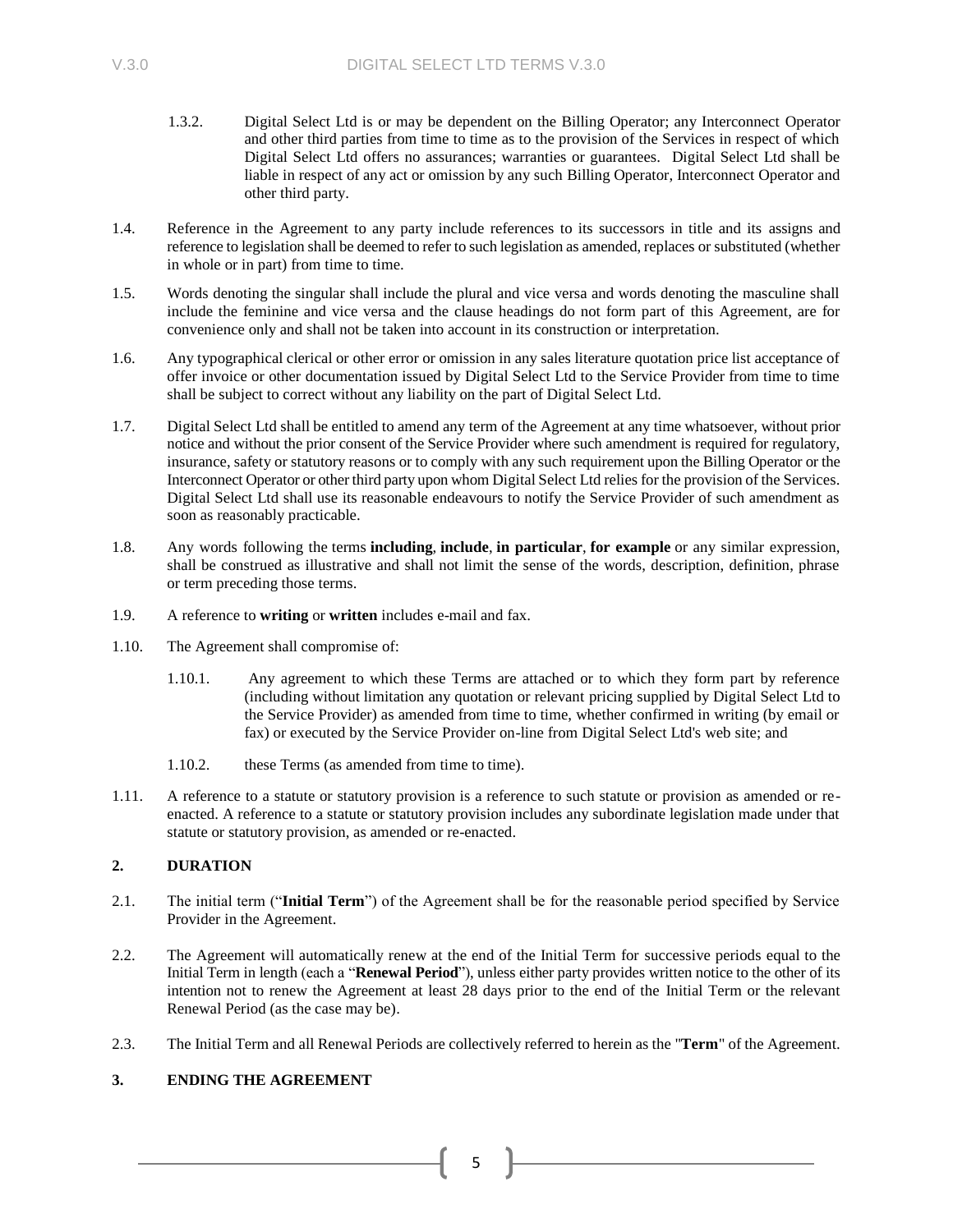- 3.1. Without affecting any other right or remedy available to it in the Agreement, the Terms or otherwise, Digital Select Ltd may terminate the Agreement at any time on giving not less than three months' written notice to the Service Provider.
- <span id="page-5-0"></span>3.2. Digital Select Ltd may terminate the Agreement with immediate effect if:
	- 3.2.1. Digital Select Ltd or the Service Provider receives an instruction, complaint or objection from a Billing Operator, Interconnect Operator, Regulator, Governmental or other official body or from any other carrier or third party with whom Digital Select Ltd contracts in relation to the Information Services; or
	- 3.2.2. Digital Select Ltd believes that the Service Provider is, has been or is about to allow the Services to be used for any (including without limitation) unlawful, harmful, malicious, threatening, defamatory, obscene, indecent, seditious, offensive or abusive purposes or any purposes liable to incite racial hatred or discrimination or any purpose that is menacing, scandalous, inflammatory, blasphemous, purposes in breach of confidence or in breach of privacy or which may cause annoyance, nuisance or inconvenience (each an **"Unlawful Purpose**"), to encourage any behaviour or conduct which if carried out would be an Unlawful Purpose or for any other purpose prohibited under or otherwise in breach of the Agreement; or
	- 3.2.3. The Service Provider fails to adhere to the terms of the Agreement or the Code or to any code of conduct or practice published from time to time by any Mobile Network Operator; or
	- 3.2.4. The Service Provider threatens or appears to Digital Select Ltd or one or more of its contractual third parties or the Regulator or any similar body to be about to fail to adhere to the Terms of the Agreement or the Code; or
	- 3.2.5. There is a Change of Control of the Service Provider; or
	- 3.2.6. The Service Provider loses or fails to obtain any certificate, permission, consent, licence or approval required to provide the Information Services in connection with the Services provided by Digital Select Ltd; or
	- 3.2.7. The Service Provider takes any step or action in connection with its entering administration, provisional liquidation or any composition or arrangement with its creditors (other than in relation to a solvent restructuring), being wound up (whether voluntarily or by order of the court, unless for the purpose of a solvent restructuring), having a receiver appointed to any of its assets or, if the step or action is taken in another jurisdiction, in connection with any analogous procedure in the relevant jurisdiction; or
	- 3.2.8. The Service Provider suspends, or threatens to suspend, or ceases or threatens to cease to carry on all or a substantial part of its business; or
	- 3.2.9. The Service Provider's financial position deteriorates to such an extent that in Digital Select Ltd's opinion the Service Provider's capability to adequately fulfil its obligations under the Agreement has been placed in jeopardy; or
	- 3.2.10. The Service Provider fails to pay any amount due under the Agreement on the due date for payment.
- 3.3. Either party may terminate the Agreement in the event that:
	- 3.3.1. The other party has committed a material breach of the Agreement, and fails to remedy said breach within 30 days of a written notice requiring it to do so; or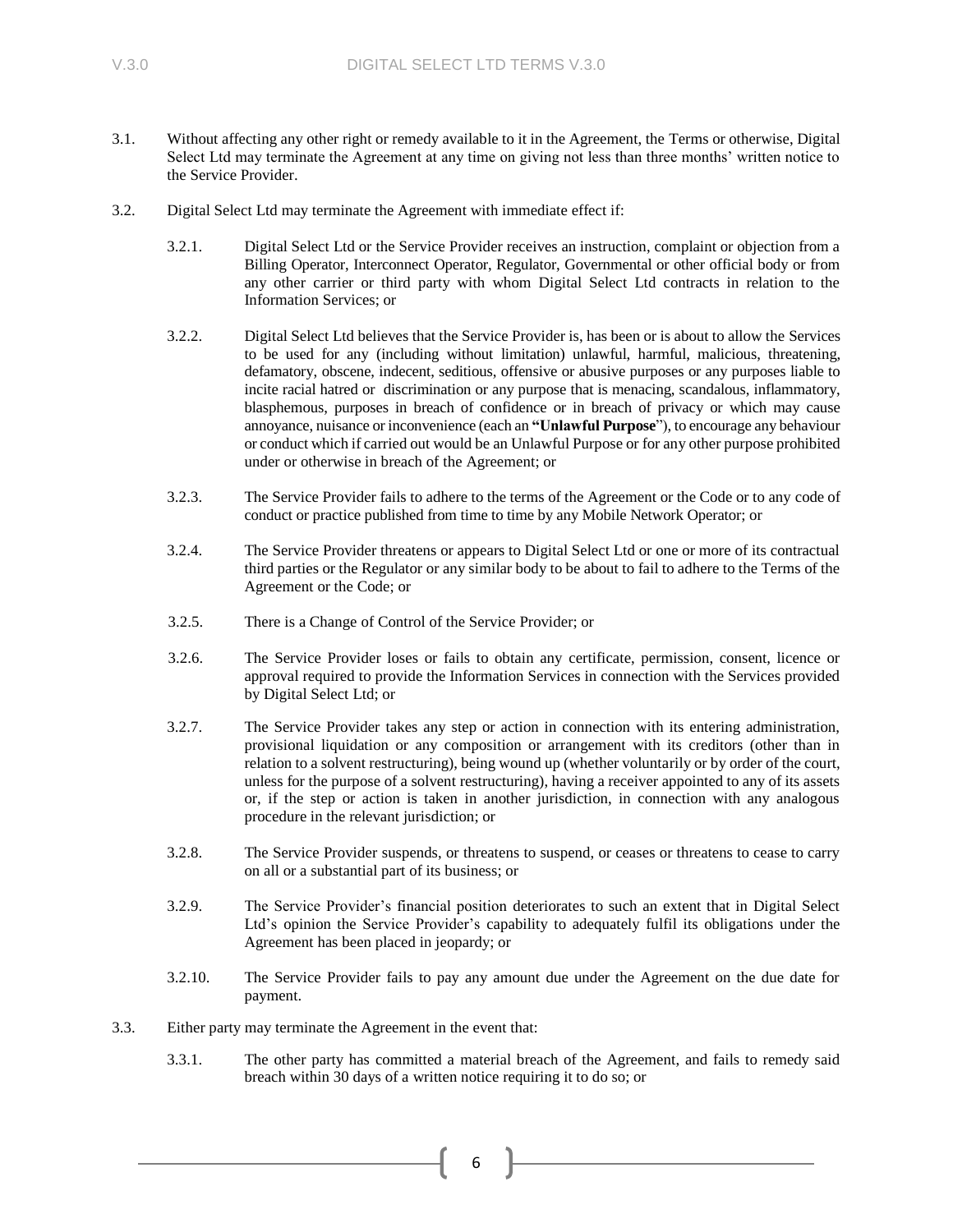- 3.3.2. The other party takes any steps or action in connection with its entering administration, provisional liquidation or any composition or arrangement with its creditors (other than in relation to a solvent restructuring), being wound up (whether voluntarily or by order of the court, unless for the purpose of a solvent restructuring), having a receiver appointed to any of its assets or, if the step or action is taken in another jurisdiction, in connection with any analogous procedure in the relevant jurisdiction.
- 3.4. Digital Select Ltd may terminate the Agreement by giving 7 days' notice in the event that none of the Premium Rate Numbers or SMS codes assigned to the Service Provider generate more than £50 each per month in revenue over six months.
- 3.5. Digital Select Ltd may terminate the Agreement by giving 28 days' notice in the event that it would be required to make changes in the specification of the Services provided, due to any Applicable Law or which reflect any changes introduced by any supplier, where this will materially affect the quality or performance of the provision of the Services.
- 3.6. Termination or expiry of the Agreement shall not affect any rights, remedies, obligations or liabilities of the parties that have accrued up to the date of termination or expiry, including the right to claim damages in respect of any breach of the Agreement which existed at or before the date of the termination or expiry.
- 3.7. Without prejudice to any other rights or remedies that Digital Select Ltd may have under the Agreement or otherwise Digital Select Ltd may, at any time, in the event of late or non-payment of any charges or refunds to Digital Select Ltd:
	- 3.7.1. Elect to terminate the Agreement forthwith;
	- 3.7.2. Suspend or restrict all or part of the Services available to the Service Provider;
	- 3.7.3. Demand repayment of or apply a set-off in respect of any Clawback or other payment due from the Service Provider against any amounts owed by Digital Select Ltd to the Service Provider;
	- 3.7.4. Withhold any payments due to the Service Provider until the Service Provider has discharged its indebtedness to Digital Select Ltd in full.
- 3.8. Clause 3.5 shall survive termination of the Agreement; and in the event of termination of the Agreement for whatever reason the Service Provider shall:
	- 3.8.1. Cease forthwith to use the Services; and
	- 3.8.2. Return all property (of whatever nature) in its possession belonging to, or otherwise bailed to Digital Select Ltd by a third party.
- 3.9. On termination of the Agreement, howsoever that termination is effected:
	- 3.9.1. The Service Provider shall immediately pay to Digital Select Ltd all outstanding unpaid payments and any interest owing upon them. In respect of Services supplied Digital Select Ltd but for which no invoice has been submitted, Digital Select Ltd shall submit an invoice, which shall be payable by the Service Provider immediately upon receipt;
	- 3.9.2. Termination or expiry of the Agreement shall not affect any rights, remedies, obligations or liabilities of the parties that have accrued up to the date of termination or expiry, including the right to claim damages in respect of any breach of the Agreement which existed at or before the date of the termination or expiry.
- 3.10. Any provision of the Agreement that expressly or by implication is intended to come into or continue in force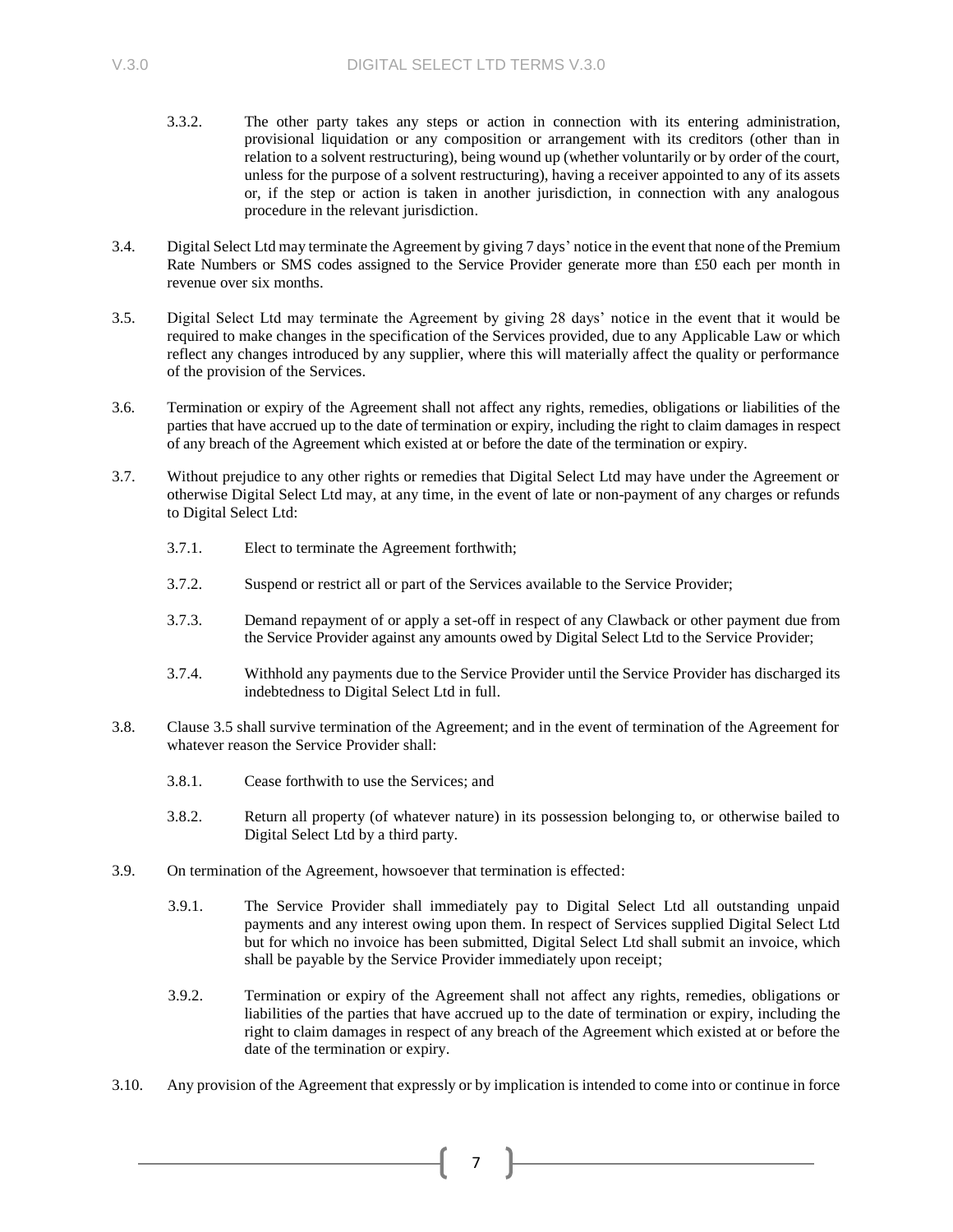on or after termination or expiry of the Agreement shall remain in full force and effect.

# **4. ORDERS AND PROVISION OF SERVICES BY DIGITAL SELECT LTD**

- 4.1. Any Order constitutes an offer by the Service Provider to purchase and procure the services provided by Digital Select Ltd in accordance with the Agreement and these Terms.
- 4.2. No Order shall be deemed to be accepted by Digital Select Ltd unless accepted by it (or its authorised representative) in writing.
- 4.3. Any quotation which is provided by Digital Select Ltd shall not constitute an offer, and shall only be valid for a period of 30 days from the date of issue.
- 4.4. Digital Select Ltd reserves the right to make changes in the specification of the Services which are required to comply with any Applicable Laws or which reflect any changes introduced by any supplier or if the change does not materially affect the nature, quality or performance of the Services.
- 4.5. Digital Select Ltd shall use its reasonable endeavours to ensure that the Services are ready and available at the Service Live Date. However, unless agreed in writing dates (including without limitation the Service Live Date) are estimates only and time shall not be of the essence.
- 4.6. Digital Select Ltd will use its reasonable endeavours to provide or procure that the Services are uninterrupted but faults may occur from time to time and Digital Select Ltd cannot guarantee and does not warrant that the Services will be free of interruptions or fault free.
- 4.7. Digital Select Ltd may further allocate additional Premium Rate Numbers or SMS Short Codes to the Service Provider as requested from time to time (at Digital Select Ltd's absolute discretion).
- 4.8. The Service Provider acknowledges that:
	- 4.8.1. It shall have no right over, ownership of or in the Premium Rate Numbers or SMS Short Codes;
	- 4.8.2. Allocation of the Premium Rate Numbers does not constitute transfer thereof to the Service Provider, nor transfer thereof any other rights, benefits, goodwill or property in the Premium Rate Numbers whatsoever;
	- 4.8.3. SMS Short Codes are non-portable and used by other customers of Digital Select Ltd.
- 4.9. The Service Provider acknowledges and agrees that Digital Select Ltd may at its absolute discretion withdraw or re-allocate numbers or codes if it is reasonable to do so (in the opinion of Digital Select Ltd), or where:
	- 4.9.1. There are less than 10 calls per month to the Premium Rate Numbers or SMS Short Codes for 3 or more consecutive months; or
	- 4.9.2. The Service Provider is in breach of the Agreement (irrespective of whether the breach is subsequently remedied in accordance with the Agreement); or
	- 4.9.3. The Agreement is terminated (for any reason whatsoever); or
	- 4.9.4. Such action is necessary to comply with any Applicable Laws or re-numbering plan or as directed by the Regulator or other official or governmental or regulatory body; or
	- 4.9.5. Digital Select Ltd takes all reasonable steps so as to minimise interruption to the Service Provider's business.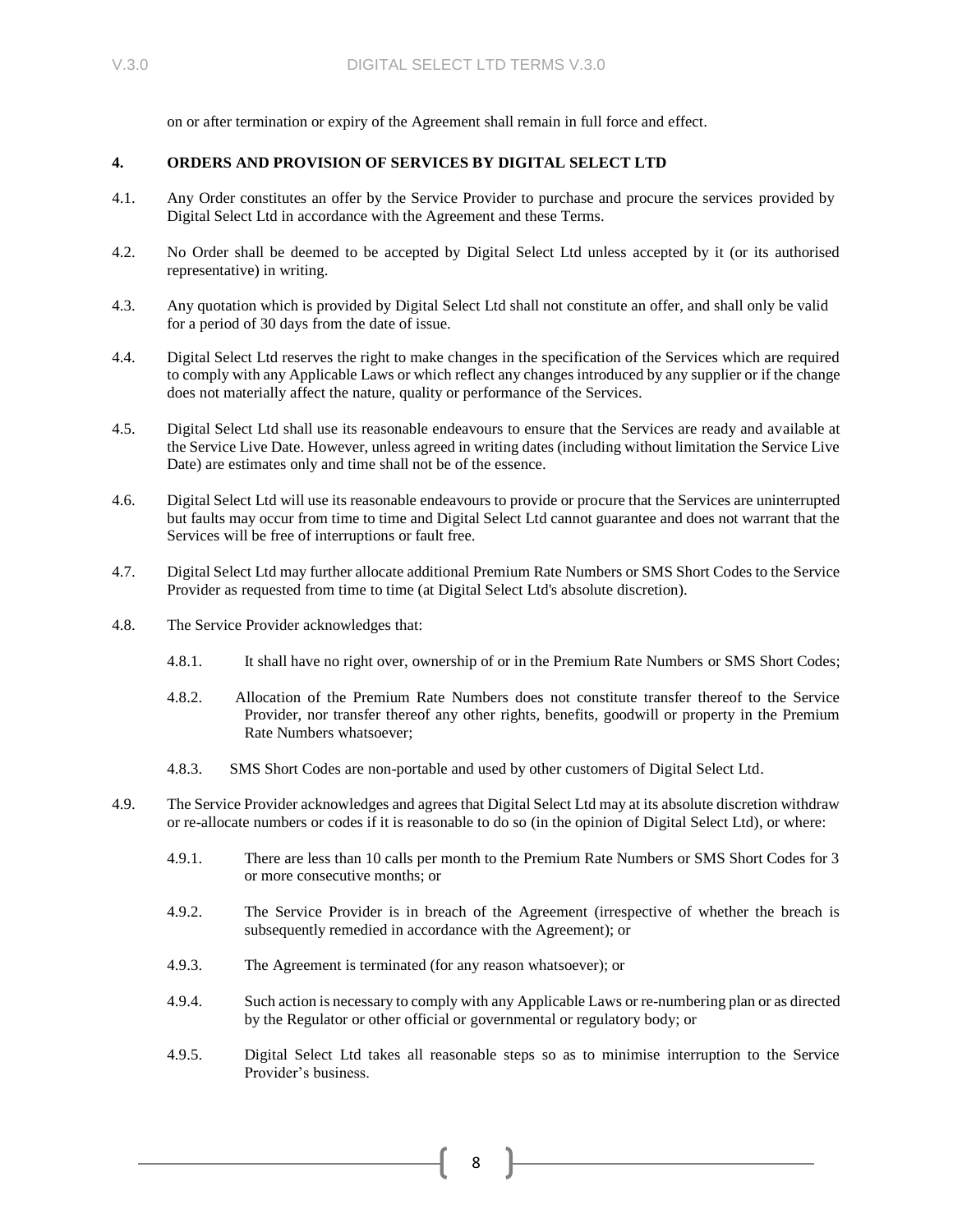- 4.10. In the event of withdrawal or re-allocation of any Premium Rate Numbers or SMS Short Codes Digital Select Ltd shall use its reasonable endeavours to give the Service Provider as much notice as is reasonably possible.
- 4.11. Digital Select Ltd may terminate Services to any Premium Rate Number or SMS Short Codes utilised for a Prior Permission Service where any certificate, permission, consent, licence or approval required expires or is withdrawn.
- 4.12. Digital Select Ltd shall use its reasonable endeavours to provide the Services. The Service Provider acknowledges that:
	- 4.12.1. Digital Select Ltd cannot provide a fault free service;
	- 4.12.2. No capacity is guaranteed by Digital Select Ltd;
	- 4.12.3. Digital Select Ltd gives no warranty that the Services or any Equipment used to provide the Services will be fault or error free;
	- 4.12.4. Digital Select Ltd gives no warranty that the Services, Equipment or its network, or that of the Interconnect Operator will be continuous or fit for the Service Providers purpose; and
	- 4.12.5. It bears sole responsibility for ascertaining the suitability of the Services for its application to the Information Services.
- 4.13. Digital Select Ltd shall notify Service Provider of any necessary technical changes in its service, Equipment or network affecting Services offered to Service Providers as soon as is reasonably practicable.
- 4.14. The Service Provider acknowledges that breach by the Service Provider of any OFCOM guidance, the Code or other code of practice or any Applicable Laws shall be deemed a breach of this Agreement.
- 4.15. Digital Select Ltd may in its absolute discretion and without penalty to it:
	- 4.15.1. Suspend the Services at any time for the purpose of system repairs or maintenance giving the Service Provider such notice as is practical under the circumstances (but for the avoidance of doubt, Digital Select Ltd shall not be required to give any notice in the event of any emergency maintenance or repairs to its systems and/or network).
	- 4.15.2. From time to time modify its Equipment or network and change its Service Providers and Interconnect Operator without notice to and without consulting with Service Provider.
	- 4.15.3. Suspend, prohibit or restrict access to the Information Services if at any time the number of calls or attempted calls to the Premium Rate Numbers causes or is liable to cause congestion or other disruption within any part of Digital Select Ltd's system.
	- 4.15.4. From time to time impose traffic restrictions on particular Premium Rate Numbers to safeguard service quality.
- 4.16. Digital Select Ltd shall be under no obligation to carry out any additional or future services for the Service Provider other than the Services set out in the Agreement, unless agreed by both Digital Select Ltd and the Service Provider in writing.

### **5. SERVICE PROVIDERS USE OF THE SERVICES**

5.1. The Service Provider undertakes any agreement with its resellers, information providers, distributors and agents of the Services shall contain conditions imposing upon them: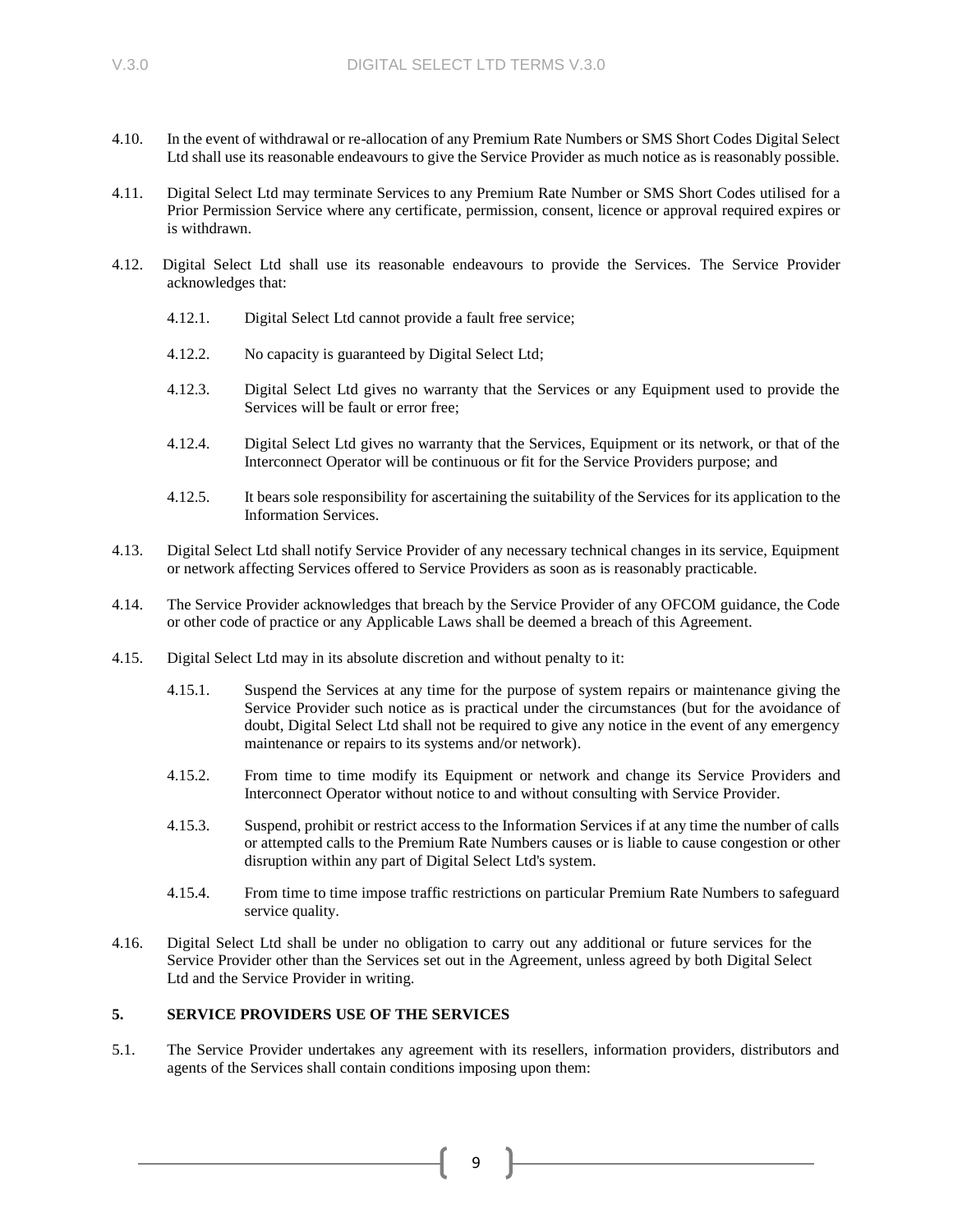- 5.1.1. The provisions or equivalent of this clause 5 and its sub-clauses throughout the Term of the Agreement;
- 5.1.2. An obligation to comply with all Applicable Laws, the Code, any OFCOM or Regulator guidance, Code regulation and with any code issued by any Mobile Network Operator.
- 5.2. The Service Provider shall ensure that it, and its resellers and information providers, have received all necessary approvals, licenses, permissions and certificates from the Regulator or any other body or governmental agency or authority for the Information Services offered using Services provided by Digital Select Ltd and that such licenses, permissions and certificates remain in force and valid throughout the Term of this Agreement and any agreement between the Service Provider and its resellers and information providers.
- 5.3. Save in the case of any Managed Content or Bureau Services, the Service Provider acknowledges that it is solely responsible and liable for:
	- 5.3.1. All and any Information Services provided, including content, quality and delivery;
	- 5.3.2. Ensuring that such Service Provider and each and every reseller and information provider of the Service Provider's services comply with all Applicable Laws, the Code, the Act and the terms of this Agreement.
	- 5.3.3. The quality and delivery of the Services.
	- 5.3.4. The use of the Premium Rate Numbers or SMS Short Codes.
- 5.4. On demand the Service Provider shall immediately provide Digital Select Ltd and/or the Regulator with such information or material as they may reasonably request relating to the Information Services.
- 5.5. The Service Provider shall immediately notify Digital Select Ltd and the Regulator in writing of any change in its name, constitution, address, telephone numbers or the nature or content of its Information Service.
- 5.6. The Service Provider shall take all such steps as may be necessary to ensure that neither itself, its information providers nor its resellers breach any Applicable Laws and/or the Code. The Service Provider shall immediately notify Digital Select Ltd of any breach or any matter likely to give rise to a breach of any Applicable Laws, the Code and/or any other code, guidance or regulation to which it is subject by the Agreement.
- 5.7. The Service Provider shall ensure that neither itself nor its information providers or resellers contract with any other party in a way which allows such other party to either directly or indirectly use the Premium Rate Numbers, SMS Short Codes or Termination Numbers other than as set out in the Agreement.
- 5.8. The Service Provider acknowledges that if Digital Select Ltd or the Interconnect Operator is requested, directed or recommended to do so by the Regulator or any other governmental body or agency, then Digital Select Ltd may:
	- 5.8.1. Cease providing the Services without incurring any liability to the Service Provider whatsoever; or
	- 5.8.2. Withhold any or all payments due to Service Provider;

and in either case, the Service Provider hereby agrees and acknowledges that it shall have no claim (of whatever nature) against Digital Select Ltd for any action taken by Digital Select Ltd pursuant to sub-clause 5.8.1 or 5.8.2 above.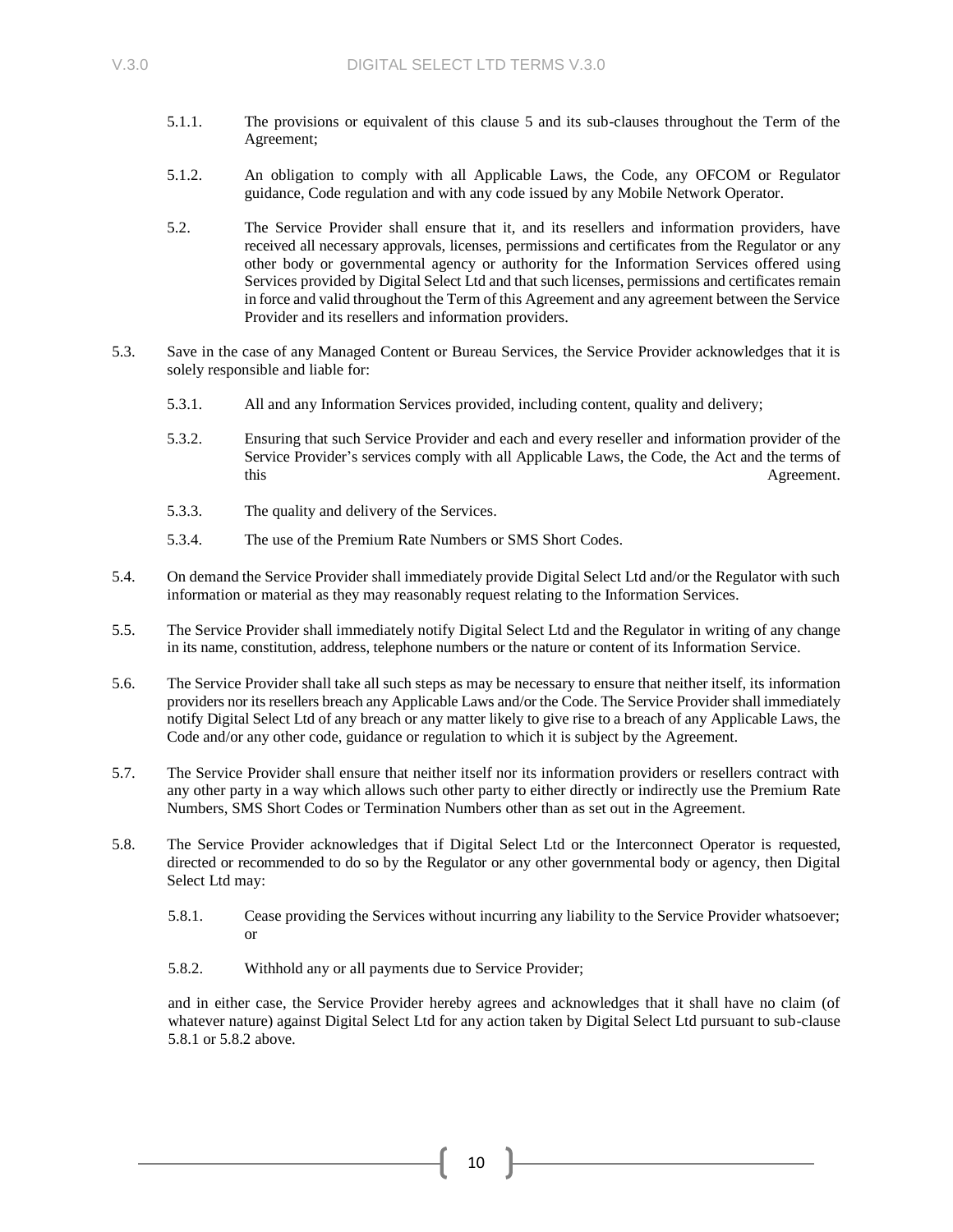- <span id="page-10-0"></span>5.9. The Service Provider acknowledges that Digital Select Ltd has the absolute right to monitor all Services and record any calls made to the Premium Rate Numbers or text sent to or from SMS Short Codes, only as may be strictly necessary in order to monitor and ensure the Service Provider's compliance with the Code (to which the Service Provider hereby gives consent).
- 5.10. The Service Provider shall provide Digital Select Ltd and as appropriate the Regulator with such information or material relating to the Information Services as is from time to time requested including without limitation copies of recorded messages and information provided to callers, marketing copy and promotional material for the Information Services and information which Digital Select Ltd may use for debt collection and credit checking. The Service Provider hereby agrees to such checks being carried out from time to time and furthermore agrees to Digital Select Ltd storing and otherwise processing (as defined by the Data Protection Act 2018) such information.
- 5.11. Notwithstanding any other provision in the Agreement, the Service Provider irrevocably authorises Digital Select Ltd to share information relating to the Information Services, the Service Provider's use of the Services and the conduct of its affairs with Digital Select Ltd with the Regulator, the Billing Operator or Interconnect Operator or other such person, firm or body corporate lawfully requiring access thereto.
- 5.12. All marketing of the Information Services shall be approved in advance in writing by Digital Select Ltd and the Service Provider shall if requested to do so provide Digital Select Ltd at least seven days in advance of publication with a copy of any proposed marketing material.
- 5.13. The Service Provider shall ensure that:
	- 5.13.1. The Information Services are legal and do not infringe upon any IPR belonging to Digital Select Ltd or any third party;
	- 5.13.2. The Information Services are not defamatory, libelous or illegal;
	- 5.13.3. The Information Services are not provided for an Unlawful Purpose;
	- 5.13.4. It shall not do anything which does, or may (in Digital Select Ltd's reasonable opinion), adversely affect the reputation or goodwill of Digital Select, the Billing Operation or the Interconnect Operator;
	- 5.13.5. All marketing and promotion of the Information Services is carried out so that no publicity from the Service Provider or its information providers, resellers, distributors, agents and subcontractors reflects adversely on Digital Select Ltd, the Billing Operator or the Interconnect Operator;
	- 5.13.6. In accordance with relevant Applicable Laws, there is no unsolicited promotion of the Information Services by email, SMS or other electronic means;
	- 5.13.7. No marketing or promotional material will state or imply any approval of the Information Services by Digital Select Ltd;
	- 5.13.8. All advertisements comply with all Applicable Laws (including without limitation those provided by the Advertising Standards Authority) relating to both the media within which the advert is placed and the content of the advert;
	- 5.13.9. It will not use any words, names or IPRs of Digital Select Ltd in connection with the Information Services without Digital Select Ltd's prior written consent or do anything else which might imply any connection whatsoever with Digital Select Ltd, the Billing Operator or the Interconnect Operator.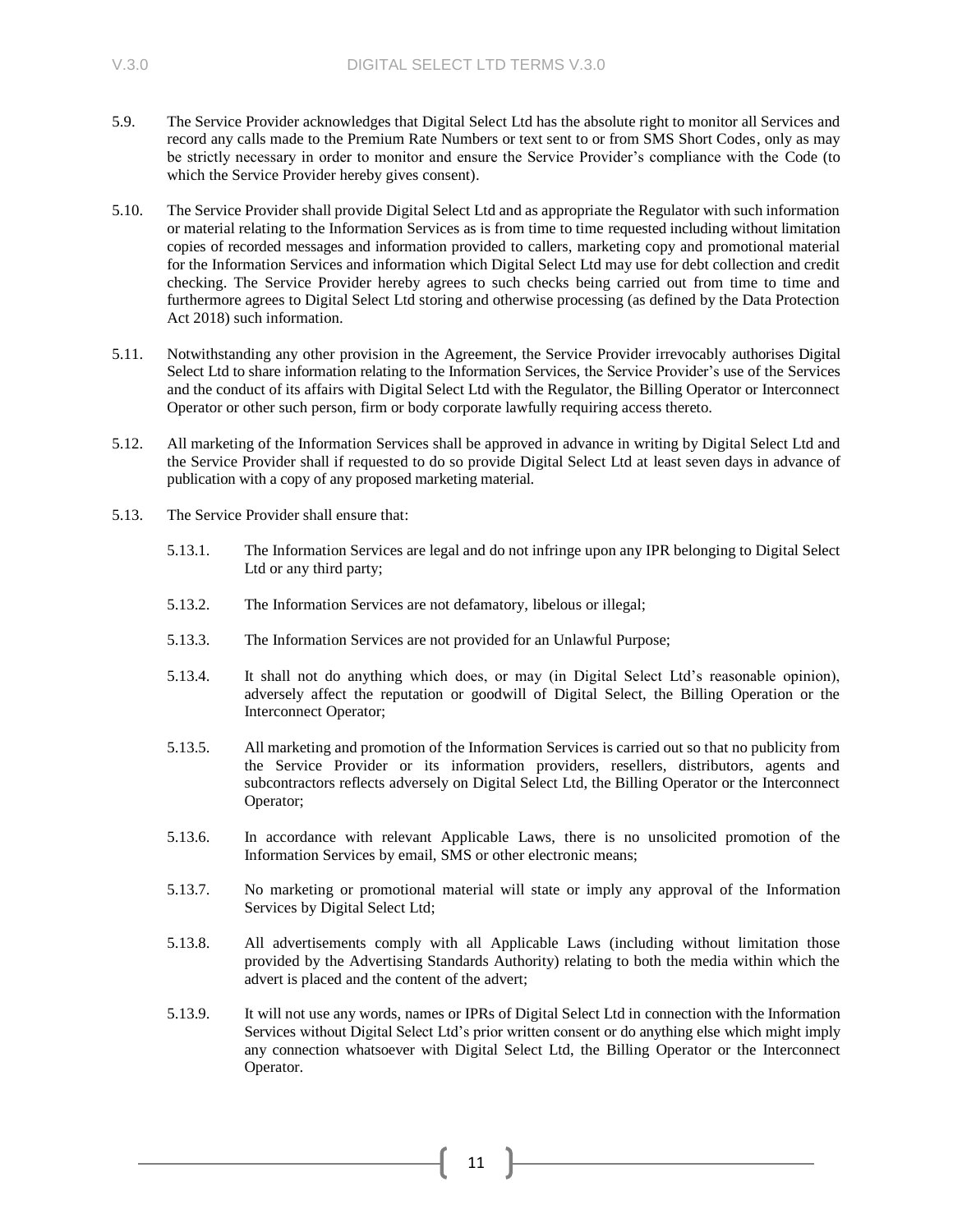- 5.15. The Service Provider shall, on Digital Select Ltd's demand, obtain and maintain with a reputable insurer adequate (in relation to in coverage and sum insured) insurance for claims arising out its breach of the Agreement.
- 5.16. The Service Provider shall notify Digital Select Ltd of any television based marketing campaigns or other promotions that may result in sudden peaks in Calls or SMS traffic in order that the parties can ascertain whether the anticipated number of Calls or SMSs is likely to result in a failure of the Service. The Service Provider acknowledges that a large number of calls to the Premium Rate Numbers or SMS Short Codes in a short period of time may cause some or all of such Calls to fail, or cause a general failure in the Service and if such failure occurs the Service Provider hereby acknowledged that Digital Select Ltd shall not be liable whatsoever.
- 5.17. The Service Provider shall ensure that the equipment it or its information providers and resellers operate in connection with the Services at all times complies with all Applicable Laws, the Act, the Code, any code issued by any Mobile Network Operator and any contractual right granted which govern the running of a telecommunications system by the Service Provider and shall as necessary comply at all times with the relevant provisions of the Consumer Credit Act 1974 as amended by the Consumer Credit Act 2006, where applicable.
- 5.18. The Service Provider shall take such steps as are reasonably necessary to ensure that:
	- 5.18.1. Access to its own and its information providers and resellers Information Services is continuous and error free; and
	- 5.18.2. Sufficient lines, ports and other apparatus are available to meet all reasonably expected demand, taking account of the fact that access may be achievable not only through use of the Services but also through the systems of other public telecommunication operators.
- 5.19. The Service Provider shall co-operate with Digital Select Limited in any other reasonable manner not hereto listed in matters relating to the Services.
- 5.20. The Service Provider agrees that if the performance of Digital Select Ltd's obligations under the Agreement is prevented or delay by any act or omission by the Service Provider, or by failure of the Service Provider to perform any relevant obligation under the Agreement (a "**Service Provider Default**"):
	- 5.21. Digital Select Ltd shall have the right to suspend the supply of Services under the Agreement or any other contract/agreement between Digital Select Ltd and the Service Provider, until the Service Provider remedies the Service Provider Default, and rely on this default to relieve it from the performance of its obligations to the extent the Service Provider Default delays or prevents Digital Selects performance of its obligations;
	- 5.22. Digital Select Ltd shall not be liable for any costs or losses sustained by the Service Provider arising directly or indirectly from Digital Select Ltd's failure or delay to perform its obligations due to Service Provider Default; and
	- 5.23. The Service Provider shall reimburse Digital Select Ltd on written demand for any costs or losses sustained or incurred by Digital Select Ltd which arise as a result of Service Provider Default.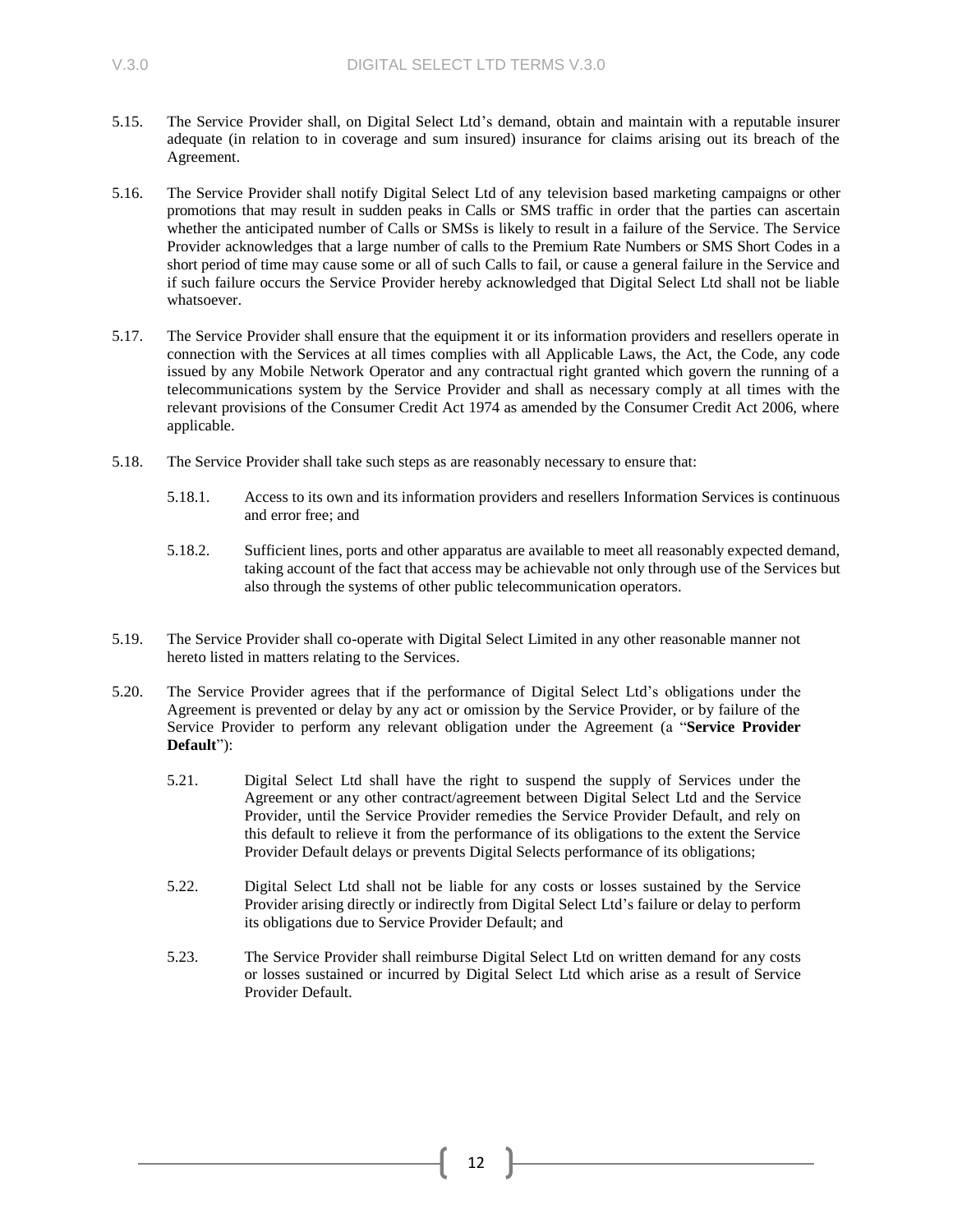### **6. OTHER SERVICES**

- 6.1. Where the Services include Managed Content or content for Bureau Services provided by the Service Provider the Service Provider acknowledges that it shall have sole responsibility for;
	- 6.1.1. Obtaining all IPR licenses and other licences, consents, approvals and/or permissions necessary to enable the content to be used in the Information Services; and
	- 6.1.2. Payment of any royalties or other continuing fees due in respect of any such rights.
- 6.2. The content of any Managed Content provided by Digital Select Ltd shall always be at the absolute discretion of Digital Select Ltd;
- 6.3. Where Bureau Services are provided by Digital Select Ltd as part of the Services the content of such services shall be managed at Digital Select Ltd's absolute discretion irrespective of whether the content is supplied by the Service Provider or by Digital Select Ltd.

### **7. RATES & PAYMENTS**

- 7.1. Digital Select Ltd shall (subject as otherwise provided in the Agreement) calculate and make Payments to the Service Provider.
- 7.2. Unless otherwise specifically agreed in writing in advance by the parties, Digital Select Ltd shall calculate the Payments by reference to data recorded or logged by Digital Select Ltd and not by reference to any data recorded or logged by the Service Provider. Save as in the case of manifest error, the calculation by Digital Select Ltd shall be deemed and accepted by the Service Provider to be final and conclusive as to the amount payable to the Service Provider.
- 7.3. Digital Select Ltd shall provide the Service Provider with a Report as soon as practicable each month in respect of the previous month and, in its absolute discretion and when available, with access to online statistics. The Service Provider acknowledges and agrees that the online statistics shall only be used to give an indication of the traffic generated and shall not form the basis of billing.
- 7.4. Payments will be made to the Service Provider the following number of days from the end of the month in which the payment was generated:
	- 7.4.1. UK Premium Rate and International Credit cards: 40 days;
	- 7.4.2. UK SMS: 60 days;
	- 7.4.3. International PRN and SMS: 15 days of receipt of cleared funds from the networks concerned.
- <span id="page-12-0"></span>7.5. All Payments shall be made after deducting the following:
	- 7.5.1. Any Clawback; and
	- 7.5.2. Any Retention; and
	- 7.5.3. Any Refund together with a £30.00 administration fee for each Refund made; and
	- 7.5.4. Any Service Fee; and
	- 7.5.5. Any element of the Payments which cannot be validated or processed by Digital Select Ltd's invoicing system (or that of the Billing Operator or Interconnect Operator) prior to the Payment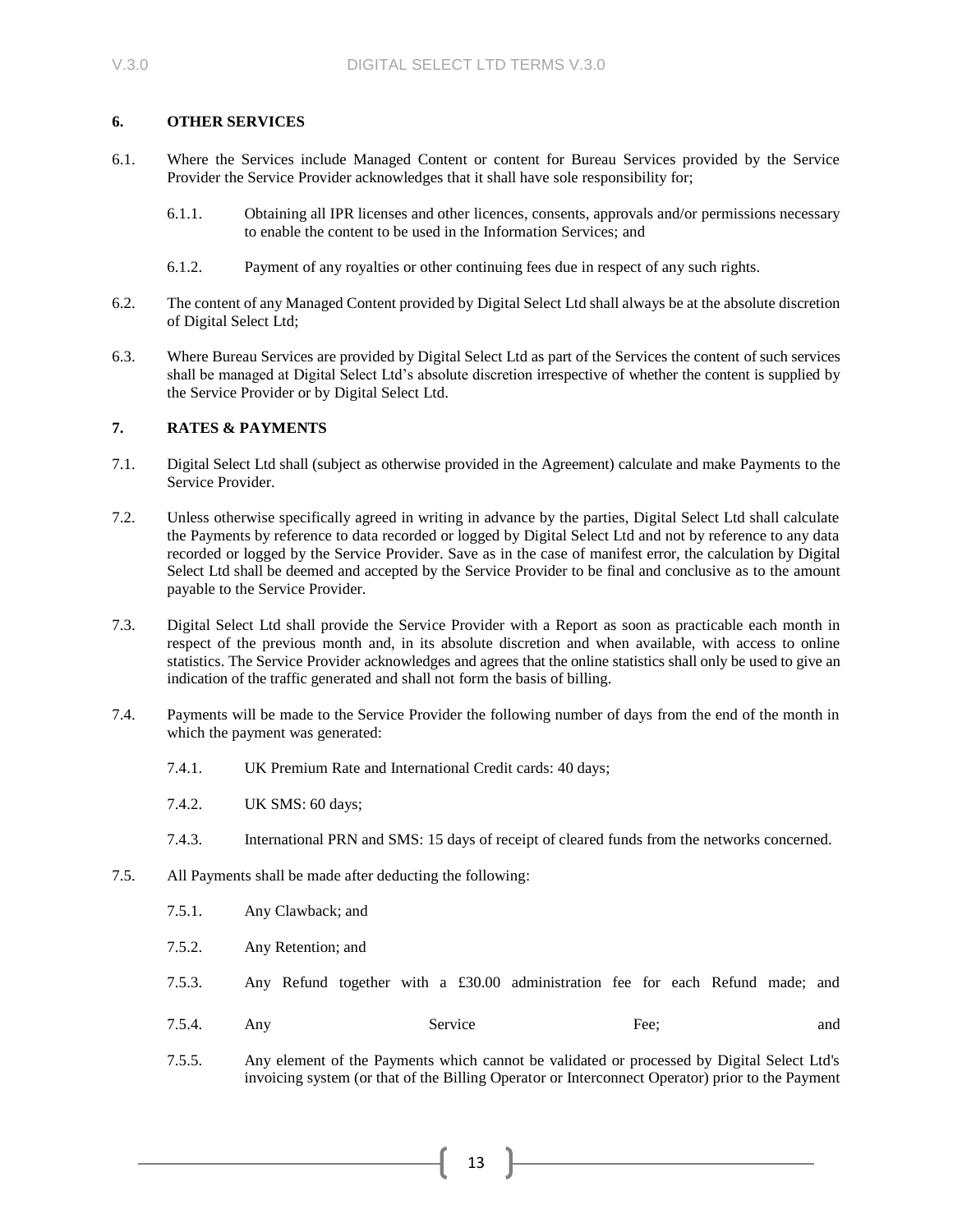becoming due and owing for any reason whatsoever; and

7.5.6. Any Unbillable Traffic or other element of the Payments which cannot be recovered or collected by Digital Select Ltd, the Billing Operator or Interconnect Operator for any reason whatsoever; and

7.5.7.Any other fees charged, expenses or costs incurred or paid by Digital Select Ltd under the Agreement or payable to Digital Select Ltd in accordance with any obligation incurred under or indemnity given in the Agreement.

- 7.6. No interest shall be taken to accrue on any amounts retained by Digital Select Ltd pursuant to the Agreement.
- 7.7. Unless otherwise agreed by Digital Select Ltd (in its absolute and sole discretion from time to time), no payment shall be made where the amount due to the Service Provider is less than £30.00 in any month and such lesser sums shall not be carried forward from month to month.
- 7.8. Subject to the Terms of the Agreement, and to the extent not already paid, Digital Select Ltd shall pay with the next following Payment the amounts retained pursuant to Clause 7.5.5 and 7.5.6 following receipt of accounts from the Billing Operator or the Interconnect Operator.
- 7.9. On receipt of a demand from Digital Select Ltd, the Service Provider shall forthwith repay any Clawback to Digital Ltd. Contact Contact Select Contact Contact Contact Contact Contact Contact Contact Contact Contact Co
- 7.10. Digital Select Ltd may from time to time and at its absolute discretion impose or amend the Retention to cover Clawback, potential Clawback, any sum which is or may in the absolute opinion of Digital Select Ltd become due and owing from the Service Provider in accordance with the indemnity in paragraph 8.3 below and any sum which Digital Select Ltd considers reasonably necessary to secure the provision by the Service Provider of its obligations under the Agreement.
- 7.11. The Payment Rate may be amended by Digital Select Ltd at any time and with immediate effect and without liability to Digital Select Ltd where such change is necessary to cover a change in the rate payable to or from Digital Select Ltd from or to the Billing Operator, Interconnect Operator or any other party that Digital Select Ltd relies on for the provision of the Services.
- 7.12. The Payment Rate may be amended by Digital Select Ltd at any other time, and for any other reason upon its giving 30 days' notice to the Service Provider.
- 7.13. Digital Select Ltd shall have the absolute right to set-off, withhold or deduct all amounts due by it to the Service Provider (including, without limitation, those set out in clause [7.5\)](#page-12-0) against all and any amounts due under the Agreement by the Service Provider to Digital Select Ltd or any other Digital Select Ltd group or associate company.
- 7.14. The Service Provider shall have no right to set-off, counterclaim, withhold or deduct any amounts due to it by Digital Select Ltd or any other Digital Select Ltd group or associate company against any amounts due under the Agreement by the Service Provider to Digital Select Ltd or any other Digital Select Ltd group or associate company (other than any deduction or withholding of tax as required by law).
- 7.15. The Report shall where possible constitute the Service Provider's self-billing invoice and Digital Select Ltd shall account for VAT and any other applicable tax in presenting such invoices to the Service Provider subject always to the prior registration (where required) of the Service Provider and the supplying of all relevant information in respect thereof by the Service Provider to Digital Select Ltd.
- 7.16. All sums detailed in the Agreement are exclusive of VAT at the prevailing rate.
- 7.17. The Service Provider shall forthwith in full and on demand:

13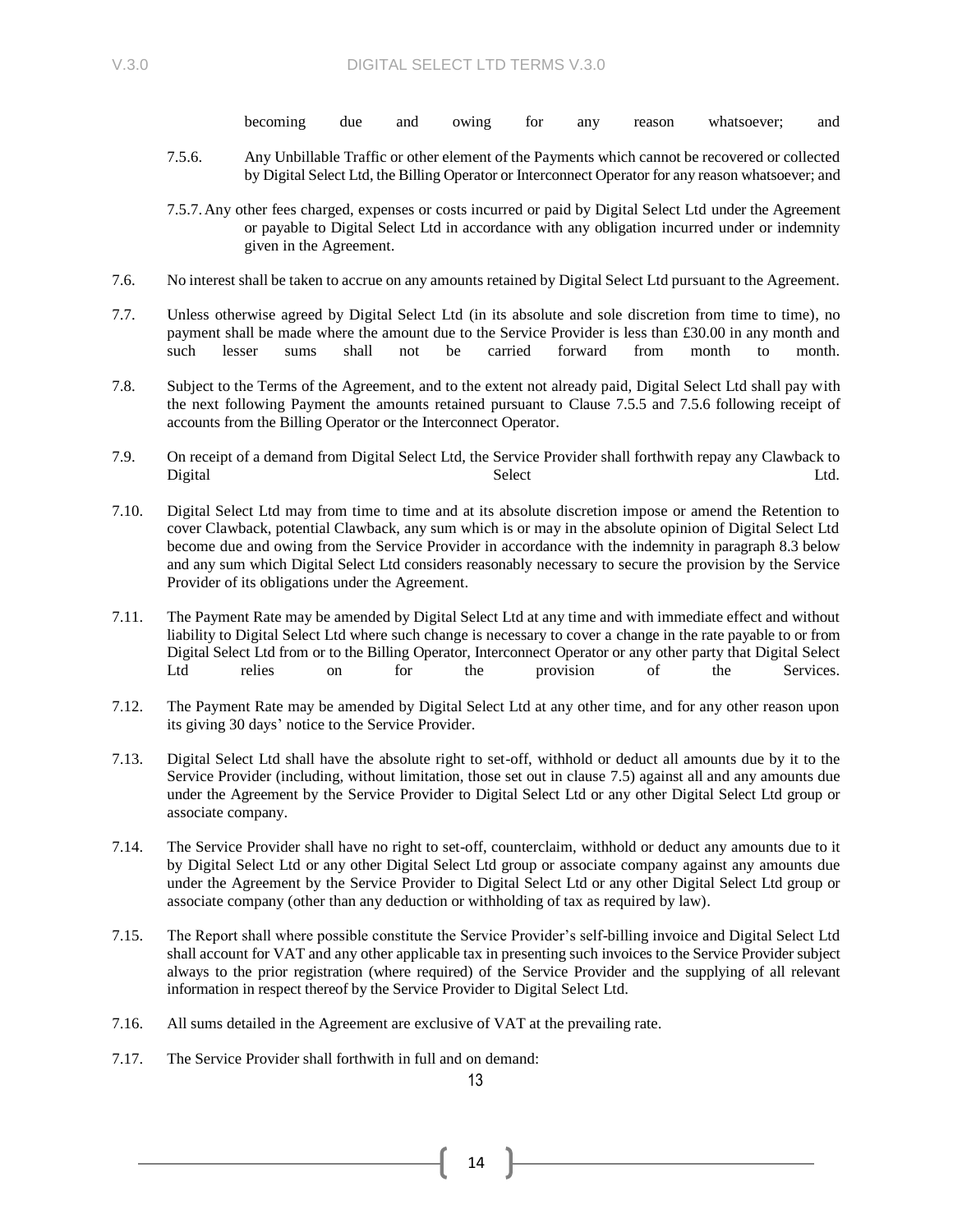- 7.17.1. Pay all fines or regulatory costs, claims and penalties imposed (as a consequence of the mode of operation or performance of the Information Services) by the Regulator either upon Digital Select Ltd or upon any Billing or Interconnect Operator or Mobile Network Operator or other individual or business entity but in respect of which Digital Select Ltd is liable to render or reimburse payment under any indemnity given by it or other obligation imposed upon it; and
- 7.17.2. Pay Digital Select Ltd's reasonable and legitimate administrative costs and expenses at an hourly rate (or part thereof) as reasonably determined by Digital Select Ltd (based on a genuine estimate of likely costs, including management time) and notified to the Service Provider from time to time in dealing with any and all such matters relating to the Agreement or its Terms which incurs a cost to Digital Select Ltd, including without limitation dealing with any complaint (including the investigation of any such complaint) notified to it by the Regulator, document collation, information gathering from the Service Provider or third parties, the preparation of written statements or such other information and the preparation for and conduct of any oral hearing before the Regulator.
- 7.18. The Service Provider shall be liable for and hereby undertakes to fully and effectively indemnify Digital Select Ltd against any and all taxes imposed by any taxing entity of any jurisdiction in connection with the Service Provider's performance or obligations under the Agreement, including any Payments Digital Select Ltd are required to render which are found t subsequently to be liable to any taxes.
- 7.19. Notwithstanding any other provision in the Agreement, Digital Select Ltd may at its absolute discretion withhold any Payment due to Service Provider if requested to do so by the Billing Operator, the Interconnect Operator, the Regulator or any other governmental, regulatory or law enforcement agency or equivalent, or where Digital Select Ltd believes that the Service Provider is not operating its business or the Information Services pursuant to the Code or in an otherwise lawful and/or legitimate manner.
- 7.20. Digital Select Ltd may withhold any amount due to the Service Provider from Digital Select Ltd in the event of Service Provider Default or for any breach of the Agreement by the Service Provider

# <span id="page-14-0"></span>**8. LIMITATION OF LIABILITY & INDEMNITY**

- 8.1. Except as set out in the Agreement or in the event of death, personal injury or fraud (including fraudulent misrepresentation) (or as otherwise cannot be excluded by law), and subject (in the case of the Service Provider) to clause [8.8,](#page-15-0) neither party shall be liable to the other or to any third party for any indirect or consequential losses or damages whatsoever whether in contract, tort or otherwise (including either party's negligence or the negligence of either of its employees or agents acting in the course of their employment or agency).
- 8.2. Reference in this clause to "direct, indirect or consequential losses or damages" shall include any economic loss including without limitation any direct or indirect (as applicable) loss of profits, anticipated profits or savings, business, contacts, revenue, time or goodwill or any loss or damages of whatever nature including but without limitation loss of data or equipment other than intentional damage by Digital Select Ltd whilst on the Service Provider's property.
- 8.3. Each party shall be liable to the other for any direct losses or damages whatsoever, whether in contract, tort or otherwise (including either party's negligence or the negligence of either of its employees or agents acing in the course of their employment or agency), subject to the limits as outlined in claus[e 8.6.](#page-15-1)
- <span id="page-14-1"></span>8.4. Neither party may benefit from the limitation and exclusions of this claus[e 8](#page-14-0) in respect of any liability arising from its deliberate default.
- 8.5. Nothing in this clause [8](#page-14-0) shall limit the Service Provider's payment obligations under the Agreement and/or these Terms or any liability under the indemnity at clause [8.8.](#page-15-0)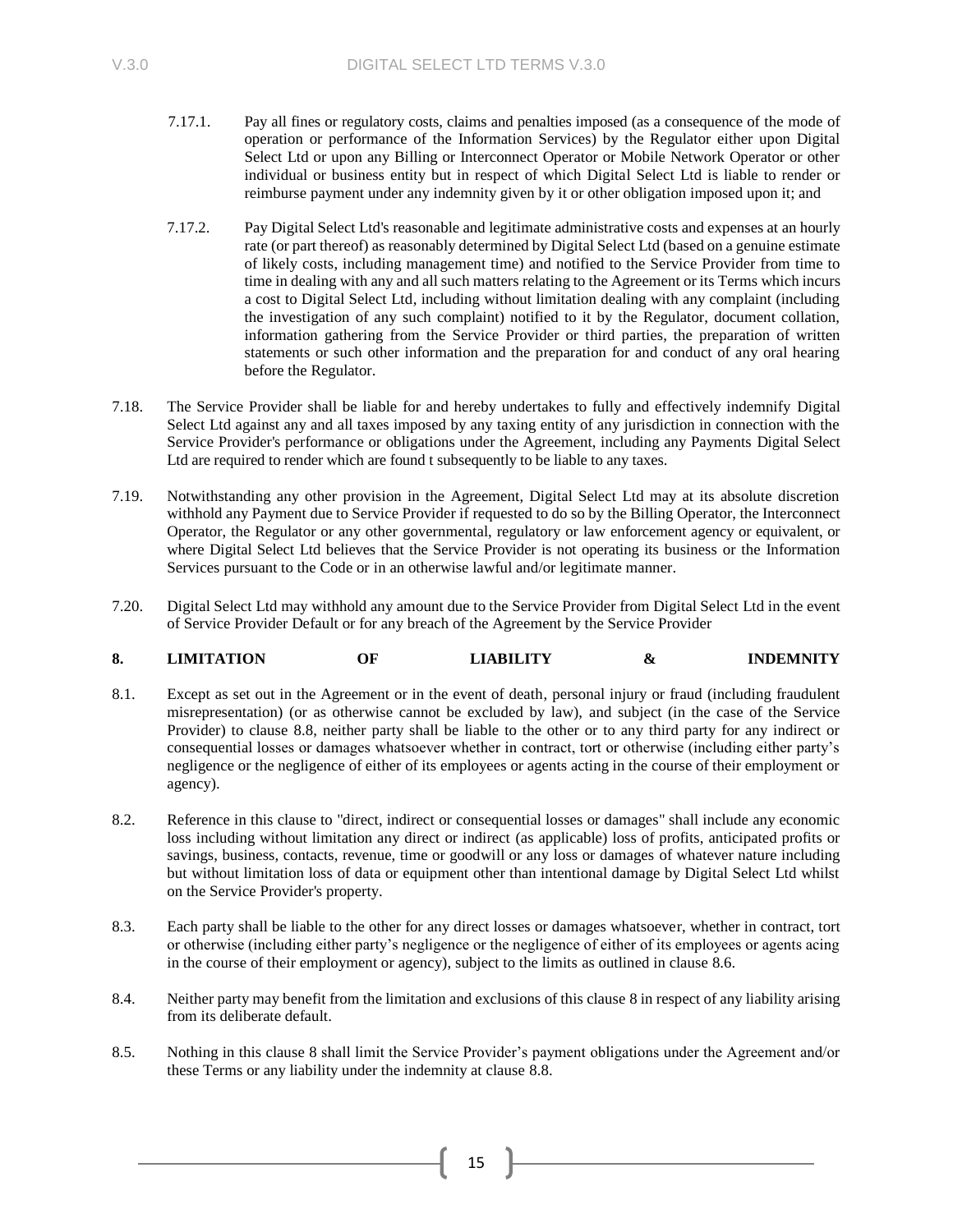- <span id="page-15-1"></span>8.6. Subject to the exclusions stated under clauses 8.1 and [8.4:](#page-14-1)
	- 8.6.1. Digital Select Ltd's total liability in respect of any direct loss suffered by the other party shall not exceed the cap.
	- 8.6.2. In this clause [8.6:](#page-15-1)
		- 8.6.2.1. cap means the total charges in the contract year in which the breached occurred;
		- 8.6.2.2. contract year means each 12 month period, with the first period commencing on the start date of the Initial Term, and each subsequent 12 month period commencing on the respective anniversary of the start date of the Initial Term; and
		- 8.6.2.3. total charges means all sums paid by the Service Provider and all sums payable under this agreement in respect of services actually supplied by Digital Select Ltd, whether or not invoiced to the Service Provider.
- 8.7. Except as expressly set out in these Terms all conditions, warranties, terms, undertakings and obligations implied by statute common law custom trade usage or otherwise are hereby specifically excluded from the Agreement.
- <span id="page-15-0"></span>8.8. The Service Provider shall hold harmless, fully and effectively indemnify and keep fully and effectively indemnified Digital Select Ltd and Digital Select Ltd's group companies, affiliates, officers, shareholders, employees, consultants, agents and contractorsin respect of all liabilities, losses, damages, expenses, penalties, regulatory fines, costs (including without limitation any direct, indirect or consequential loss, loss of profit, loss of reputation, and all interest, legal and other professional costs and disbursements), suffered or incurred by Digital Select Ltd or its group companies, affiliates, officers, shareholders, employees, consultants, agents and contractors arising (directly or indirectly) out of, or in connection with:
	- 8.8.1. The use or misuse of the Services by the Service Provider or any third party;
	- 8.8.2. Any demand or claim (including without limitation any made by a third party) arising from use of the Services by a third party;
	- 8.8.3. Any action, investigation, adjudication or equivalent or oral hearing or appeal arising as a consequence of any complaint made to the Regulator against Digital Select Ltd in respect of any breach of the Code by the Service Provider or any of its resellers, information providers, distributors or agents;
	- 8.8.4. Any breach of the Code or any code of conduct or practice published from time to time by any Mobile Network Operator;
	- 8.8.5. Any breach or non-compliance with any Applicable Laws (including, without limitation, the Data Protection Legislation);
	- 8.8.6. A breach or alleged breach, or negligence performance or non-performance, of the Agreement by the Service Provider or a third party.
	- 8.8.7. Any actual or alleged negligence or misconduct by the Service Provider or a third party;
	- 8.8.8. The marketing, promotion or equivalent of the Information Services by the Service Provider or a third party;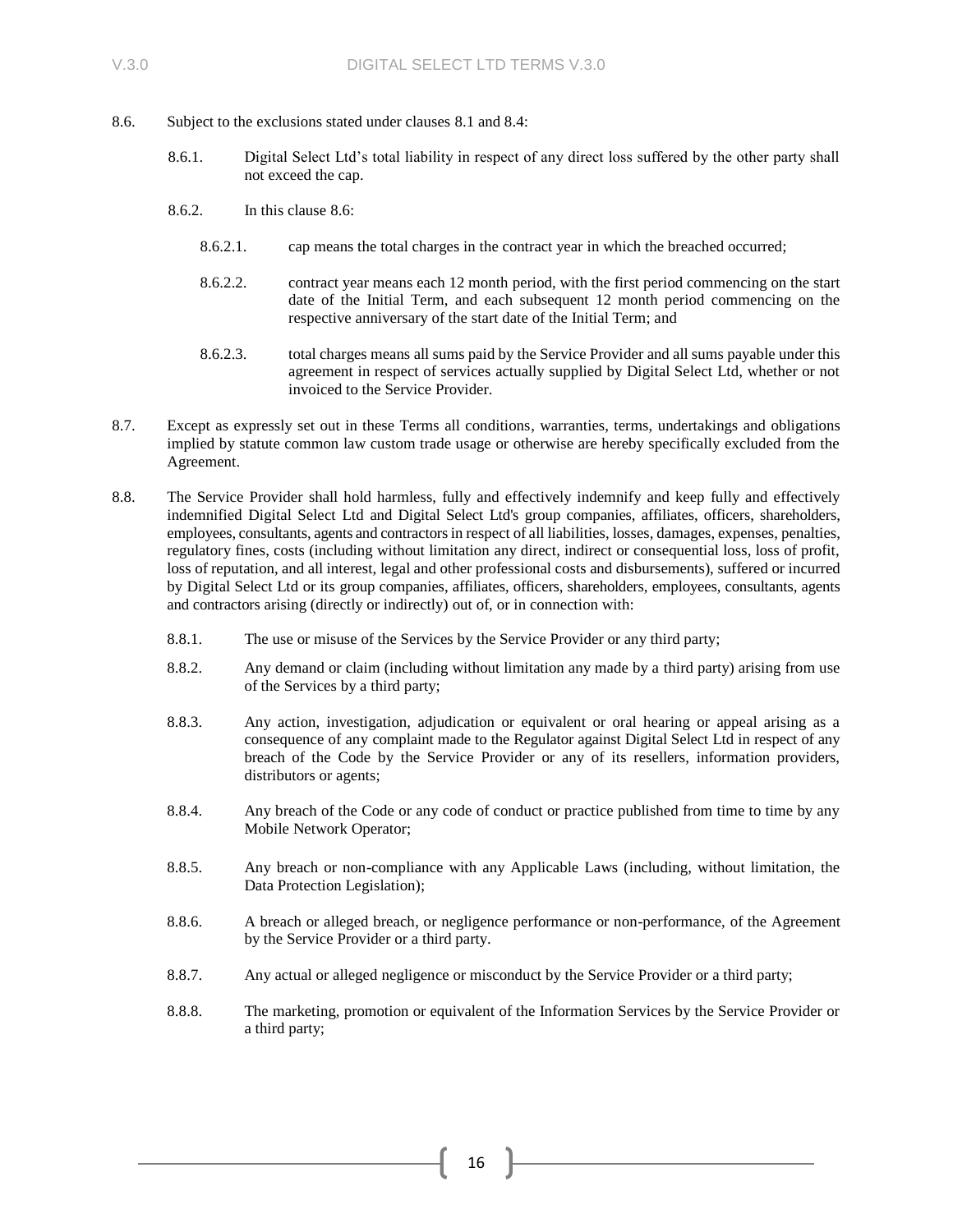- 8.8.9. The Services supplied (and including without limitation any content or materials or documentation or recordings or otherwise in relation thereto) by Digital Select Ltd on the Service Provider's behalf or at the Service Provider's direction;
- 8.8.10. Any illegal or unlawful action, criminal act, libelous or slanderous statement, breach of any of Digital Select Ltd's or a third party's IPR whatsoever;
- 8.8.11. Any other act or omission committed by the Service Provider causing loss or damages (including damage to reputation and/or goodwill) suffered by Digital Select Ltd.
- 8.9. Each part of this Clause 8 operates separately. If any part of this clause is disallowed or is not effective the other **parts** will continue to apply.
- 8.10. The provision of this clause 8 shall continue to apply notwithstanding the termination of the Agreement.

### **9. CONFIDENTIALITY**

- 9.1. Both during and after the termination of the Agreement each party, and each of its directors, offices, shareholders and employees shall keep secret and confidential and shall not reveal the same to any other party without the other party's previous written consent, or as set out in the Agreement, any information of whatever nature relating to any matter in relation to the other parties business, goods, services, or Payment, with the exception of information:
	- 9.1.1. That was already previously known to either party;
	- 9.1.2. Which is ordered to be revealed by competent court of jurisdiction or by the Regulator or other Governmental authority or recognised law enforcement agency or equivalent; and;
	- 9.1.3. Revealed to the disclosing party by a third party lawfully entitled to disclose it.
	- 9.1.4. That is already in the public domain without either party committing a breach of this clause 9 or any other provision of the Agreement.
- 9.2. Each of the parties may reveal to its officers and employees information required by them to perform their rights and obligations under the Agreement; and
- 9.3. The Service Provider undertakes that it will not during the currency of the Agreement and for a period of 9 months following termination of the Agreement for whatever reason:
	- 9.3.1. Solicit any person, company or firm who is or has been a client of Digital Select Ltd's at any time during the currency of the Agreement.
	- 9.3.2. Enter into any relationship (whether commercial or business) with any person who is an employee of Digital Select Ltd or who has been an employee at any time during the currency of this Agreement or during a period of 9 months prior to the commencement of this Agreement where such relationship would, in the case of an employee, be in conflict with the employee's duty of good faith to Digital Select Ltd or where, in the case of a previous employee, such a relationship would involve or require the former employee to make use of confidential information (whether business or otherwise) acquired by him as a consequence of by virtue of his employment with Digital Select Ltd.
	- 9.3.3. Solicit any employee of Digital Select Ltd to leave his employment or to disclose any confidential information (whether business or otherwise) relating to Digital Select Ltd, its business, clients, processes or IPR, whether or not such solicitation would amount to a breach of the employee's contract.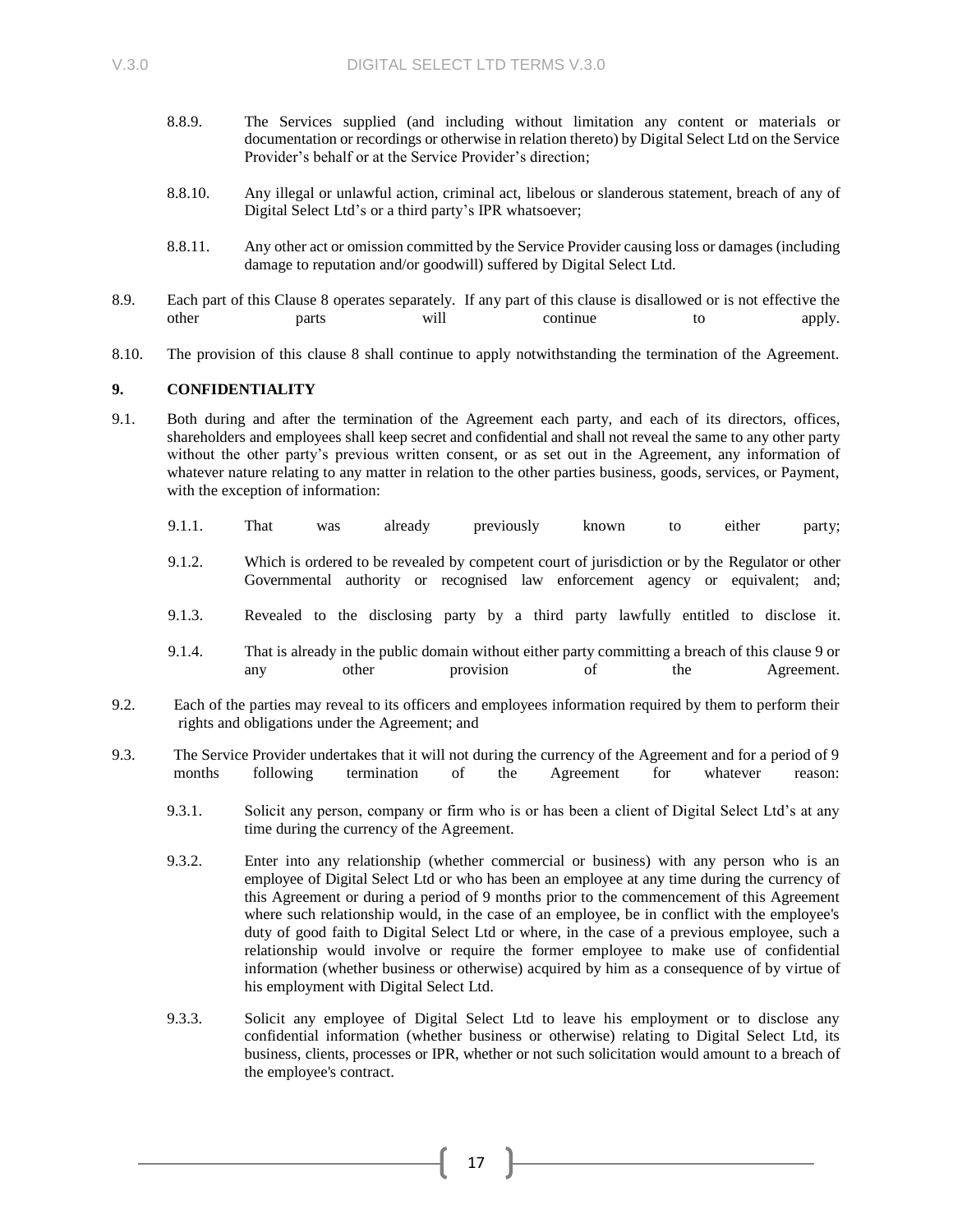### <span id="page-17-0"></span>**10. DATA PROTECTION**

- <span id="page-17-1"></span>10.1. The parties will comply with their respective obligations under the Data Protection Legislation and any data protection privacy or similar laws that apply to any personal data or sensitive personal data processed in connection with the Agreement.
- 10.2. In this claus[e 10,](#page-17-0) "**Controller**", "**Processor**", "**Data Subject**", "**Personal Data**", "**Personal Data Breach**", "**processing**" and "**appropriate technical and organisational measures**" will all be as defined in the Data Protection Legislation.
- 10.3. This clause [10](#page-17-0) is in addition to, and does not relieve, remove or replace a party's obligations or rights under the Data Protection Legislation. In this clause [10,](#page-17-0) Applicable Laws means (for so long and to the extent that they apply to the Service Provider) the law of the European Union, the law of any member state of the European union and/or domestic UK Law; and Domestic UK Law means the UK Data Protection Legislation and any other law that applies in the UK.
- 10.4. The parties acknowledge that for the purposes of the Data Protection Legislation, the Service Provider is the Controller and Digital Select Ltd is the Processor. The Agreement sets out the scope, nature and purpose of processing by the Service Provider, the duration of the processing and the types of Personal Data and categories of Data Subject.
- 10.5. Without prejudice to the generality of claus[e 10.1,](#page-17-1) the Service Provider will ensure that it has all the necessary and appropriate consents and notices in place to enable lawful transfer of the Personal Data to Digital Select Ltd (and/or lawful collection of the Personal Data by Digital Select Ltd on behalf of the Service Provider and/or processing of Personal Data by Digital Select Ltd in accordance with clause [5.9\)](#page-10-0) for the duration and purposes of this Agreement.
- 10.6. Without prejudice to the generality of clause [10.1,](#page-17-1) Digital Select Ltd shall, in relation to any Personal Data processed in connection with the performance by the Service Provider or its obligations under this Agreement:
	- 10.6.1. process that Personal Data only on the documented instructions of the Service Provider (which is set out in the Agreement) unless Digital Select Ltd is required by Applicable Laws to otherwise process that Personal Data. Where Digital Select Ltd is relying on Applicable Laws as the basis for processing Personal Data, Digital Select Ltd shall promptly notify the Service Provider of this before performing the processing required by the Applicable Laws unless those Applicable Laws prohibit Digital Select Ltd from so notifying the Service Provider;
	- 10.6.2. ensure that it has in place appropriate technical and organisational measures by the Service Provider, to protect against unauthorised or unlawful processing of the Personal Data and against accidental loss or destruction of, or damage to, Personal Data, appropriate to the harm that might result from unauthorised or unlawful processing or accidental loss, destruction or damage and the nature of the data to be protected, having regard to the state of technological development and the cost of implementing any measure;
	- 10.6.3. ensure that all personnel who have access to/and or process Personal Data are obliged to keep the Personal Data confidential;
	- 10.6.4. not transfer and Personal Data outside of the European Economic Area unless the prior written consent of the Service Provider has been obtained and the following conditions are fulfilled:
		- 10.6.4.1. the Service Provider or Digital Select Ltd has provided adequate safeguards in relation to the transfer;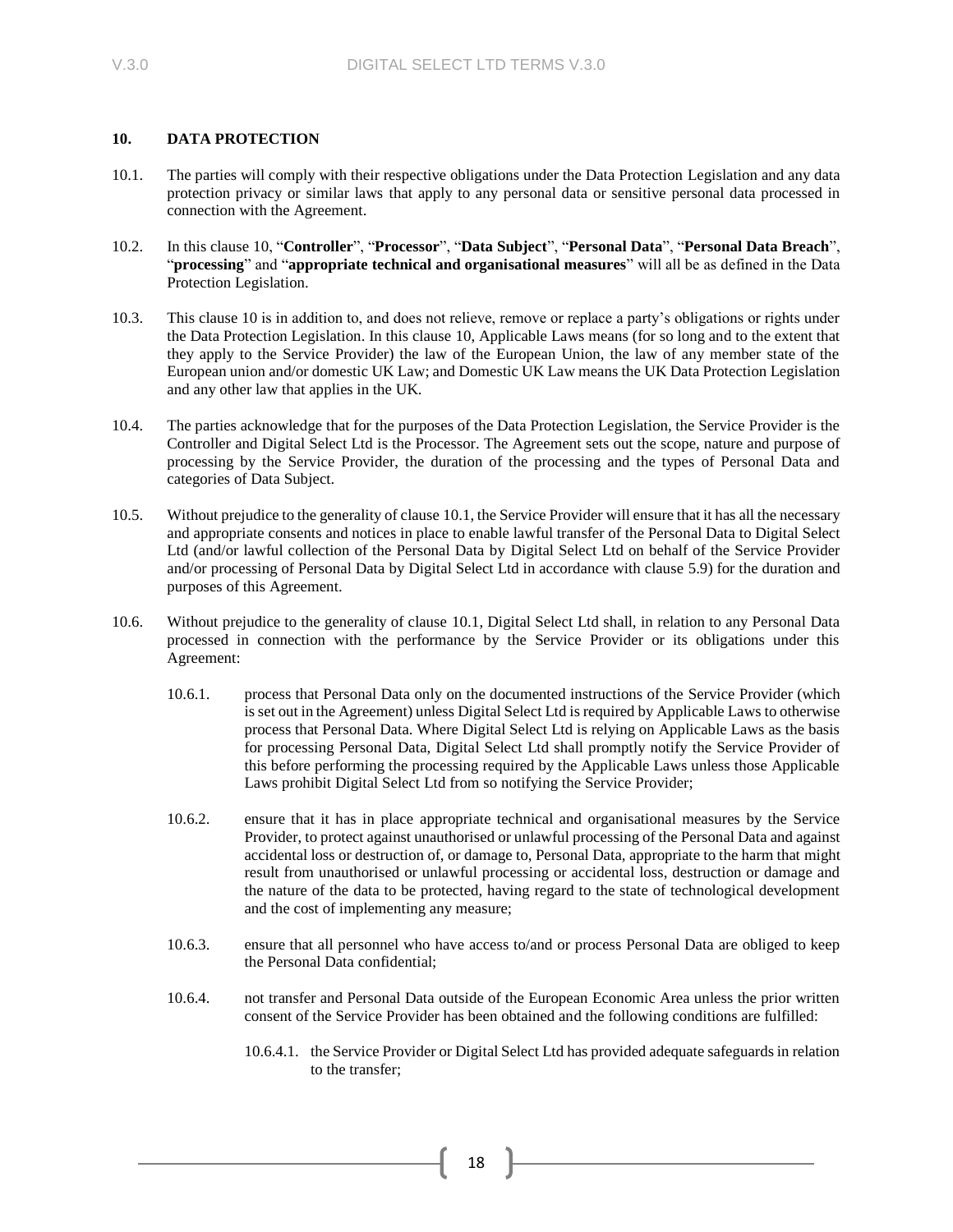- 10.6.4.2. the Data Subject has enforceable rights and effective legal remedies;
- 10.6.4.3. Digital Select Ltd complies with its obligations under the Data Protection Legislation by providing adequate levels of protection to any Personal Data that is transferred; and
- 10.6.4.4. Digital Select Ltd complied with reasonable instructions notified to it in advance by the Service Provider with respect to the processing of Personal Data;
- 10.6.5. assist the Service Provider (at the Service Provider's cost) in responding to any request from a Data Subject and in ensuring compliance with its obligations under the Data Protection Legislation with respect to security, breach notifications, impact assessments and consultations with supervisory authorities and regulators;
- 10.6.6. notify the Service Provider without undue delay on becoming aware of a Personal Data Breach;
- 10.6.7. at the written direction of the Service Provider, delete or return Personal Data and copies thereof to the Service Provider on termination of the Agreement unless required by Applicable Law to store the Personal Data; and
- 10.6.8. maintain complete and accurate records and information to demonstrate its compliance with this claus[e 10.](#page-17-0)
- <span id="page-18-0"></span>10.7. The Service Provider consents to Digital Select Ltd appointing a third party processor of Personal Data under this Agreement. Digital Select Ltd confirms that it has entered or (as the case may be) will enter with the third party processor into a written agreement (incorporating terms which are substantially similar to those set out in this clause [10\)](#page-17-0) and in either case which will reflect the requirements of the Data Protection Legislation. As between the Service Provider and Digital Select Ltd, Digital Select Ltd shall remain fully liable for all acts or omissions of any third-party processor appointed pursuant to this clause [10.7.](#page-18-0)

### **11. GENERAL**

- 11.1. If any one or more of the provisions contained in the Agreement shall be invalid illegal or unenforceable in any respect then those provisions in question shall be deemed severed from the Agreement and the validity legality and enforceability of the remaining provisions contained in the Agreement shall not in any way be affected or impaired.
- 11.2. Digital Select Ltd may at any time assign, mortgage, charge, subcontract, delegate, declare a trust over or deal in any other manner with any or all of its rights and obligations under the Agreement. The Service Provider shall not assign, transfer, mortgage, charge, subcontract, delegate, declare a trust over or deal in any other manner with any of its rights and obligations under the Agreement without the prior written consent of Digital Ltd. Contact Contact Select Contact Contact Contact Contact Contact Contact Contact Contact Contact Co
- 11.3. Neither party shall be in breach of the Agreement nor liable for delay in performing, or failure to perform, any of its obligations under the Agreement if such delay or failure result from events, circumstances or causes beyond its reasonable control.
- 11.4. Failure or neglect by Digital Select Ltd to enforce each of its rights under the Agreement shall not be construed nor be deemed to be a waiver of Digital Select Ltd's rights under Agreement nor shall it prejudice Digital Select Ltd's rights to take subsequent action. No waiver shall be effective unless made in writing. A waiver of any breach shall not constitute waiver of a subsequent breach.